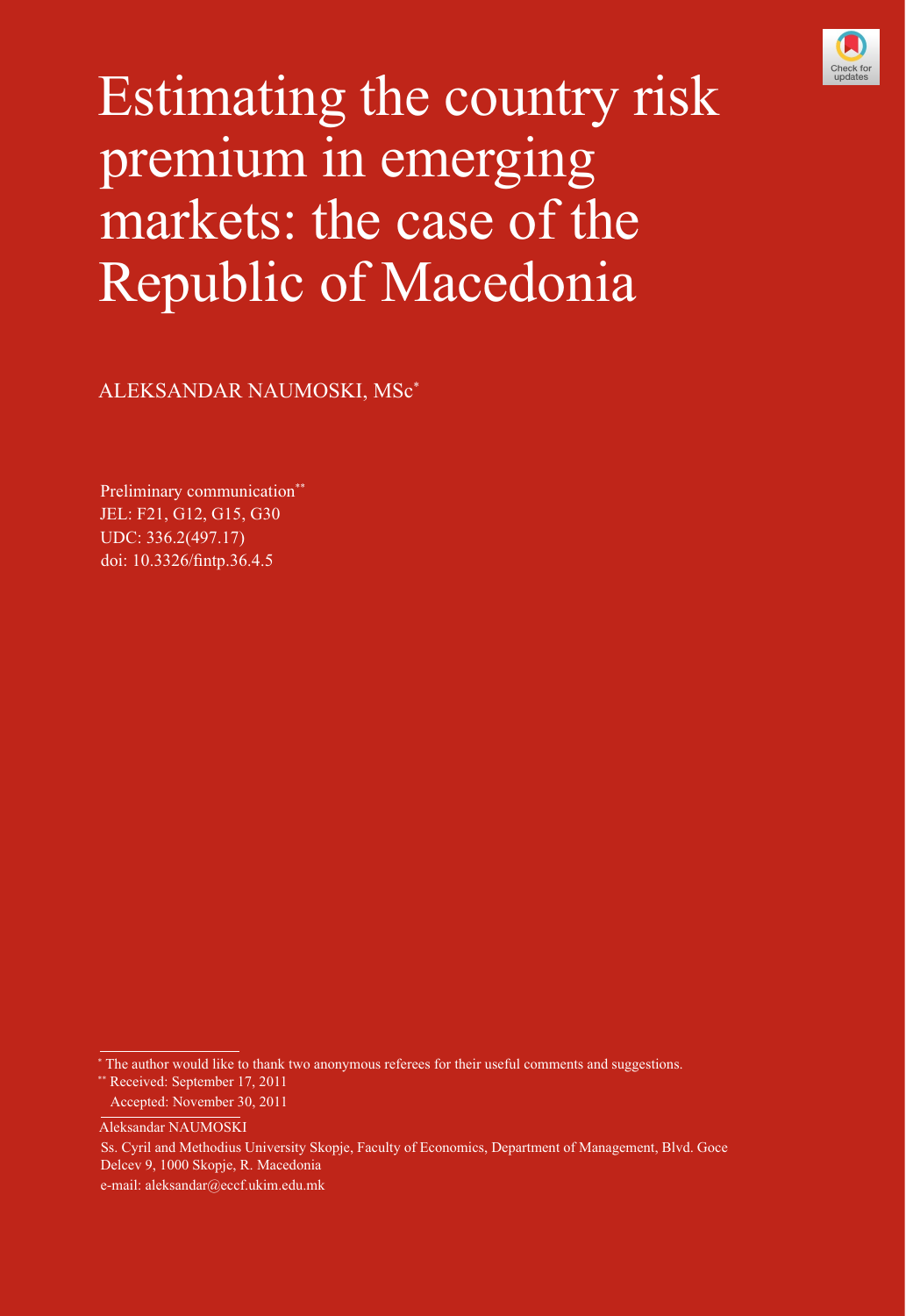## 414 **Abstract**

*Estimation of the cost of capital is difficult in developed markets and even more difficult in emerging markets. Investments in the emerging markets are more risky than in the developed markets but return is also higher. The key question here is whether the return on investments in emerging markets should be rewarded by compensation in excess of that provided by an equivalent investment in a developed market. Contemporary literature provides alternative ways for calculating the*  cost of capital invested in emerging markets. In general, it can be concluded that *it is widely accepted that country risk matters when investing in emerging markets and it is a key component in the estimation of the cost of capital for those investments. Country risk is non-diversifiable, which will be argued in this paper first,* after which an alternative approach will be provided for quantification of country *risk in the risk premium measure, which is integral component in the models for estimating the cost of capital.* 

*Keywords: multinational companies, country risk, country risk premium, emerging markets, default spread, sovereign rating, country risk score, Macedonia* 

#### **1 INTRODUCTION**

It is generally accepted that risk is relevant in investing and that riskier investments should provide higher return than low risk investments. The required return on the investment is the sum of the risk-free rate and the risk premium. The latter is a reward for the investor who assumes the risk. A riskier investment has to provide a higher reward in the form of a risk premium in order to motivate the investor to undertake that investment. The central debate in the academic literature and in practice in the last decades is how to define the risk, how to measure risk, and how to convert the risk measure in an expected return on investment to compensate for the risk assumed. In the risk and return models used for valuation and in corporate finance, it is crucial to estimate the risk premium for average investment, called market risk premium or equity risk premium. This is vital for the Capital Assets Pricing Model (CAPM), which is the most used model in academic and practical analysis nowadays.

Investing in an emerging country, such as some countries in Latin America, Southeast Europe and Asia, is considered riskier than investing in big and developed markets like the USA, Japan and Western Europe countries. Certainly, the returns on investments are also higher in the emerging markets. The estimation of the required rate of return in the case of developed markets is mostly carried out with the CAPM. Although its theoretical fundamentals are widely accepted, its weaknesses in practical application are also generally recognized. The required rate of return is more difficult to assess in the case of emerging markets. Most academics agree that, in the required rate of return, the country risk must be rewarded with a country risk premium (CRP) over an equivalent investment in a developed country.

FINANCIAL THEORY AND PRACTICE 36 (4) 413-434 (2012) 36 (4) 413-434 (2012) PRACTICE FINANCIAL THEORY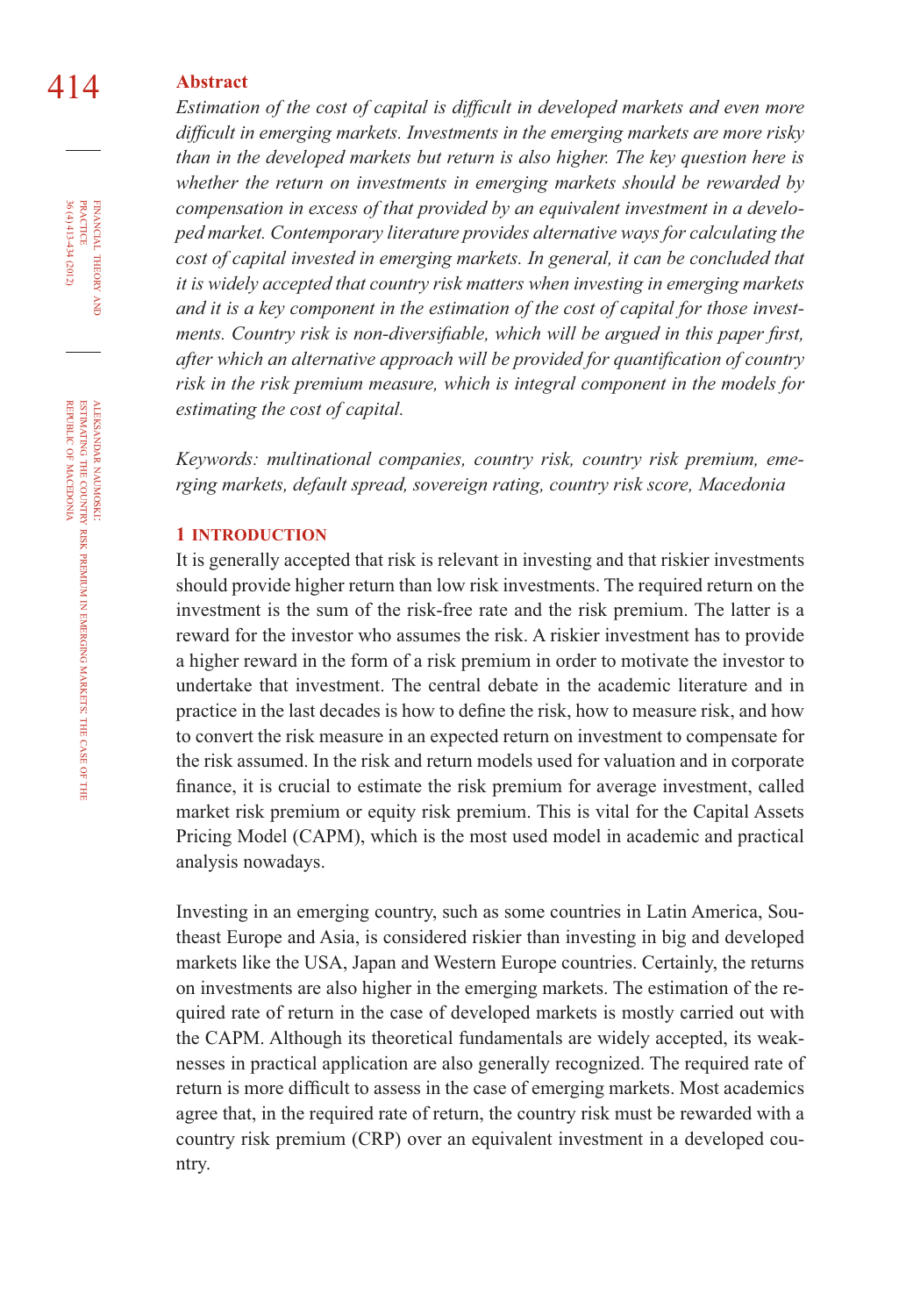This paper aims to argue that the country risk is relevant for investments in the  $415$ emerging countries and that it should be rewarded with a risk premium. Accordingly, first we will argue that the country risk is non-diversifiable and has a market component, therefore it should be rewarded with a risk premium. Then, we will show how to measure the country risk and how to convert those measures into the country risk premium, applied in the case of the Republic of Macedonia.

#### **2 ESTIMATING THE COST OF EQUITY IN EMERGING MARKETS**

Multinational companies evaluating investment projects or an acquisition of another company abroad must estimate the future cash flows as well as the appropriate discount rate representing the cost of capital. An investment in the emerging markets provides higher returns, but also exposes investors to a higher risk. Consequently, the question is how to estimate the additional compensation in the form of a risk premium that investors require for investing in emerging markets.

Estimation of the cost of capital investment in a developed market is different than it is in emerging markets. As Estrada  $(2001)$  notes – defining the risk, determining the factors that influence the return on equity is complicated enough in developed countries but much more difficult in emerging markets. Estimation of the cost of equity in developed markets is mostly performed with the CAPM. According to that model the required rate of return is given as a [*Risk-free rate + β\*Market risk premium*], where the only risk that is compensated is the systematic risk, which embraces the risk factors common to the whole economy and cannot be diversified away. Here, the risk-free rate is the rate of return that can be earned by an investment in a risk-free asset. While no investments are risk-free, bonds issued by the governments of politically and economically stable countries are generally considered to be free from the risk of default. The beta of a security measures the sensitivity of the returns on the security to changes in systematic factors. The market risk premium is the excess return of the market as a whole, over the riskfree rate. As Watson and Head (2007) note, in the CAPM a linear relationship exists between risk and return, that is, the systematic risk of a security is compared with the risk and return of the market and the risk-free rate of return in order to calculate the required rate of return for the security and hence the fair price. The CAPM developed by Sharpe (1964) on a Markowitz (1952) portfolio theory, as a logical step forward, is a very simple to use. But, it is an economic model based on a simplified world using a wide range of assumptions. Some of them require investors to be rational; they want to maximize their utility; they have free access to all information; all of them hold diversified portfolios where the systematic risk is the only relevant risk that should be compensated for; the capital markets are perfectly competitive; and all investors have the same holding period. It is obvious that the most of these suppositions are unrealistic. The capital market is not perfect, as a result of the existence of taxes and transaction costs; information is not free, always reliable and equally accessible to investors. These and the other assumptions do not depict the real world exactly, and Sharpe (1964) observed: "the

FINANCIAL THEORY FINANCIAL THEORY AND<br>PRACTICE<br>36 (4) 413-434 (2012) 36 (4) 413-434 (2012) PRACTICE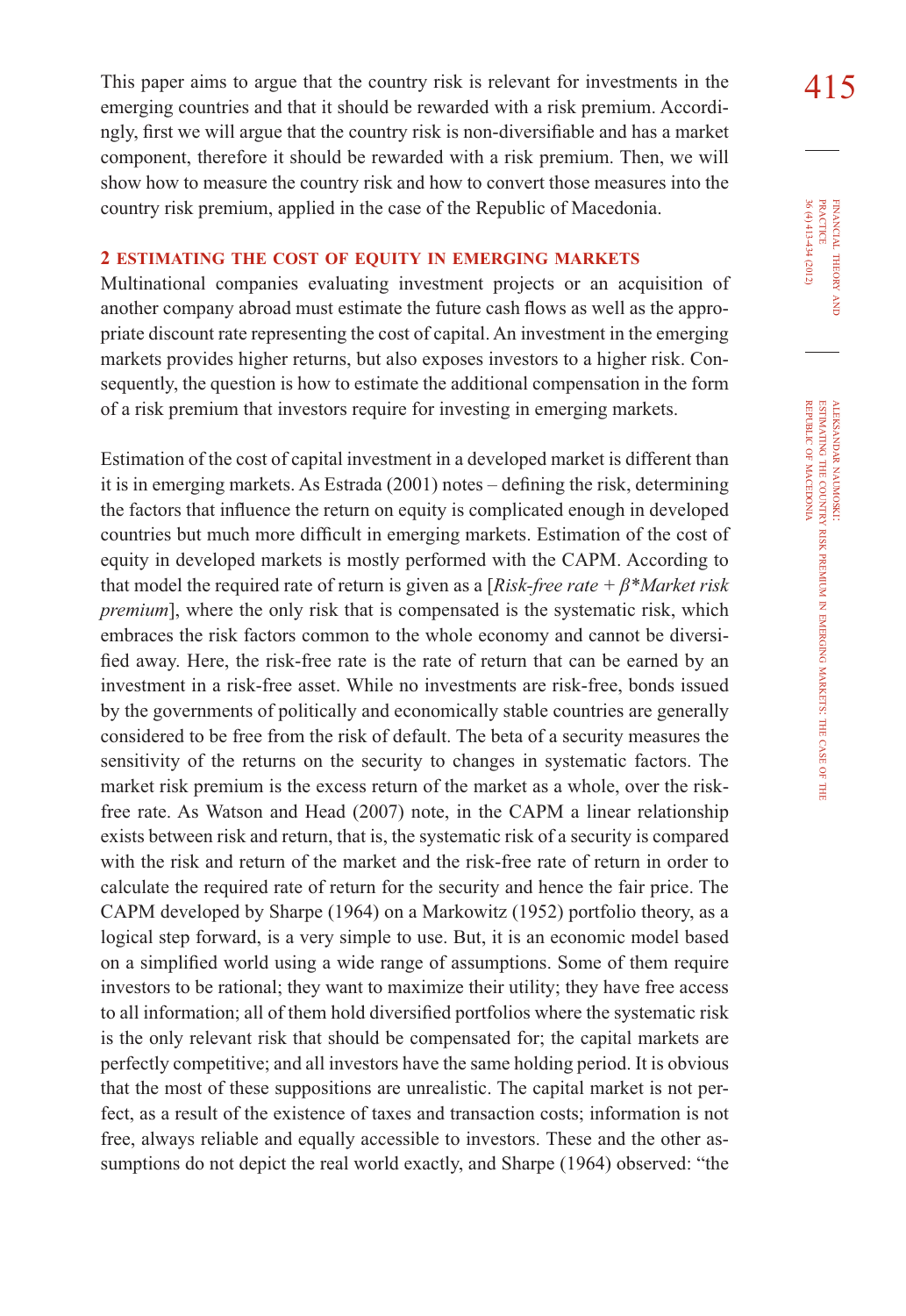416 proper test of a theory is not the realism of its assumptions but the acceptability of its implications". Although we can agree that capital markets are not perfect, as Watson and Head  $(2007)$  note, there have been a lot of empirical tests that confirm the high level of efficiency of capital markets. And if CAPM assumptions do not fully mirror the reality, the reality cannot be so far away from the assumption as to make this model completely invalid. Although most academics agree with its theoretical validity, there are a lot who argue that it has no valid practical application. Some of them, like Roll and Ross (1994) even suggest it should be discarded outright.

> There have been a lot of empirical tests on the validity of the CAPM. Research has tested many areas of the CAPM application, but has mostly been concentrated on the stability of the beta coefficient over time and the strength and the nature of the linear relationship that exists between the risk and return. An early study by Sharpe and Cooper (1972) who investigated the stability of USA equity beta, found that approximately 50% of the shares' betas could be considered stable. Other studies from that period like Jacob (1971), Black, Jensen and Scholes (1972), and Fama and Macbeth (1973) investigating the linear relationship between risk and return, generally conclude that CAPM does not fully explain the observed data, although systematic risk does go a long way towards explaining the expected returns of individual securities. Black (1993) examined the risk-return relationship for the USA equity market, and he found that in some periods this relationship does not exist completely. Also, Fama and French (1992), investigating the USA equity market, concluded that there is no meaningful relationship between the average share returns and the market betas. However, they found a negative correlation between the average share returns and company size and positive correlations between average shares returns and the company book-to-market ratios. Watson and Head (2007) note also that comparative studies based on share returns from the major stock markets of Europe were equally unsupportive of the CAPM. In spite of all criticisms and weaknesses of the CAPM, this model is still not outmoded. It still provides us with a framework with which to quantify and translate risk into an easily understandable required rate of return.

> Application of this model in the estimation of the cost of equity for investing in the emerging markets comes upon several problems. In these countries, as Estrada (2001) notes, beta and stock returns are largely uncorrelated. Harvey (1995) in an early research paper finds that in these markets the betas are very low, which when they are applied as an input in the CAPM, generates "too low" required returns. As a result, many studies propose an alternative way to estimate the cost of equity in emerging markets. Some of them are:

– Godfrеy and Espinosa (1996) propose an adjusted CAPM, where the adjustment can be made in two different ways. The *first* is by adding to the riskfree rate the default spread, which is compounded as a difference between the yield of emerging market bond denominated in USA dollars and the yield

FINANCIAL

36 (4) 413-434 (2012)

THEORY FINANCIAL THEORY AND PRACTICE 36 (4) 413-434 (2012) PRACTICE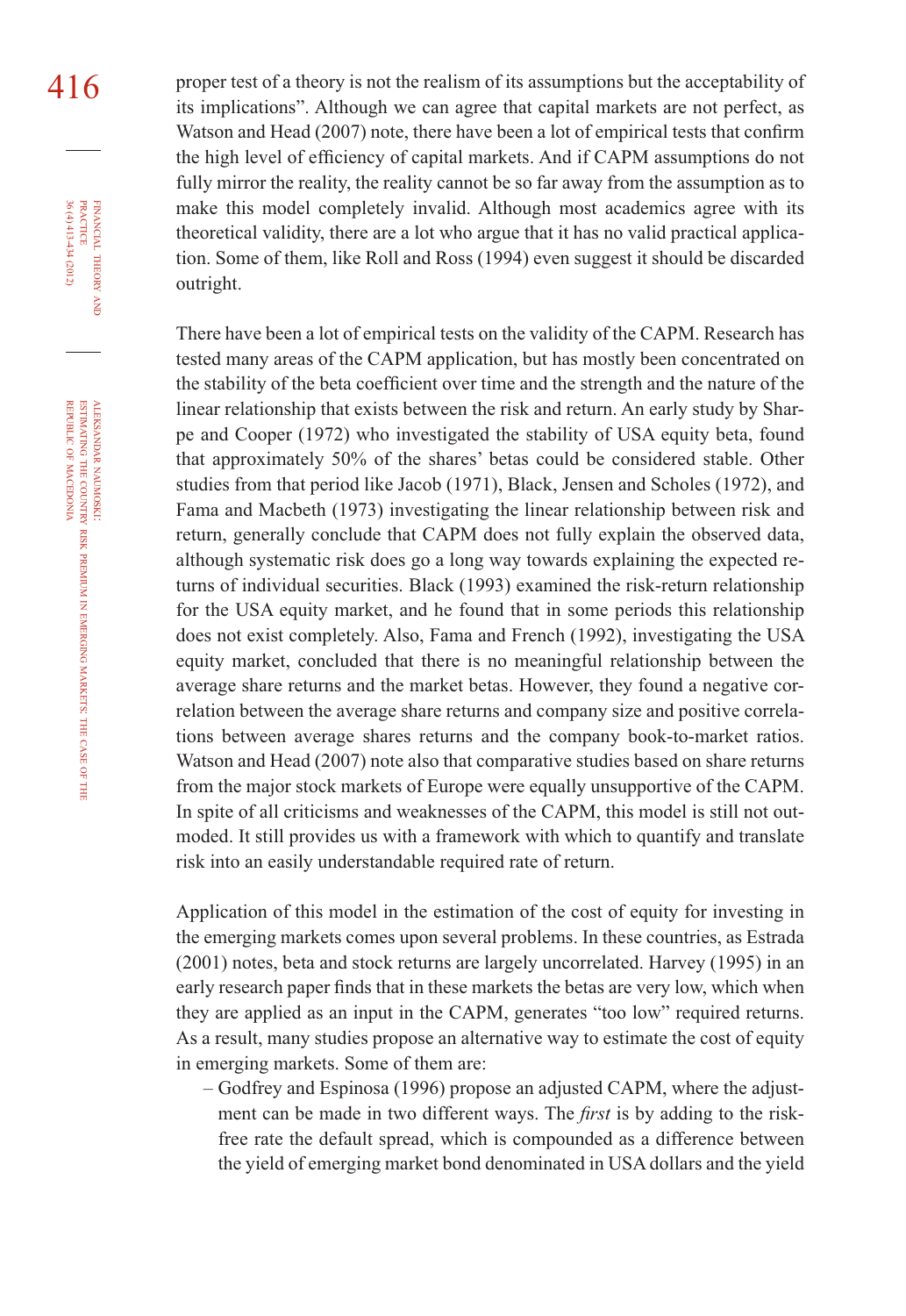of a comparable USA market bond. Here, obviously we can expect that de- $\frac{417}{2}$ fault spread should be a positive number reflecting the higher returns required by investors in bonds as a reward for the additional risk they assume for investing in an emerging market bond rather than in an equivalent bond in a developed market. In the *second* approach, they propose using an "adjusted beta". It is calculated as 60% of the ratio between the standard deviation of returns in emerging markets and the standard deviation of returns in the USA market. As in the previous case, here also we can expect this ratio to be higher than one, reflecting the higher volatility of emerging markets' returns.

- An alternative approach is based on country credit rating or country risk scores attached to the country by the relevant rating agencies (Moody's, Standard & Poor's, Fitch), then the Economist, Institutional Investor, or by Political Risk Service Group in its country risk guide. Erb, Harvey and Viskanta (1995, 1996a) have estimated that equity returns are significantly related to the level of country risk. Therefore, they propose alternative measures to quantify the cost of capital based on these indices. Harvey (2004) found a significant relation between country risk and the expected returns in the emerging countries.
- Bekaert and Harvey (1995) propose an alternative approach, where the cost of capital is allowed to vary, or to change over time in accordance with the level of market integration. The required return on investment is determined by the time-varying weighted average of the global beta and a local standard deviation.
- Estrada (2000, 2001) proposes adjusting CAPM with downside risk methodology using the semi-standard deviation. He uses three downside risk variables based on semi-deviation returns.
- Widely known today is the Global CAPM, as presented by Damodaran (2011), where beta is calculated using the global market index, such as the Morgan Stanley Capital Index (MSCI). This approach implicitly assumes fully integrated markets, thus implying that assets with the same risk must have the same expected returns regardless of where they trade. But it is dubious that the markets are fully integrated and there is a lot of evidence for barriers for integration and investor home bias. Harvey (2004) has evidence that emerging markets are rarely fully integrated with the world capital market.

The above mentioned are just a few of the academic investigators who have tried to find an alternative approach for estimating the cost of capital in emerging countries. Other researchers who treat this question are Claessens, Dasgupta and Glen (1998); Diamonte, Liew and Stevens (1996); Lessard (1996); Patel (1998); and Rouwenhorst (1999). All of the above mentioned approaches have theoretical relevance, but there are many practical barriers to their application. Most authors agree that investors in the emerging markets should be compensated for the additional risk assumed in those countries. That is in the required rate of return, the

FINANCIAL THEORY FINANCIAL THEORY AND RRACTICE<br>PRACTICE<br>36 (4) 413-434 (2012) 36 (4) 413-434 (2012) PRACTICE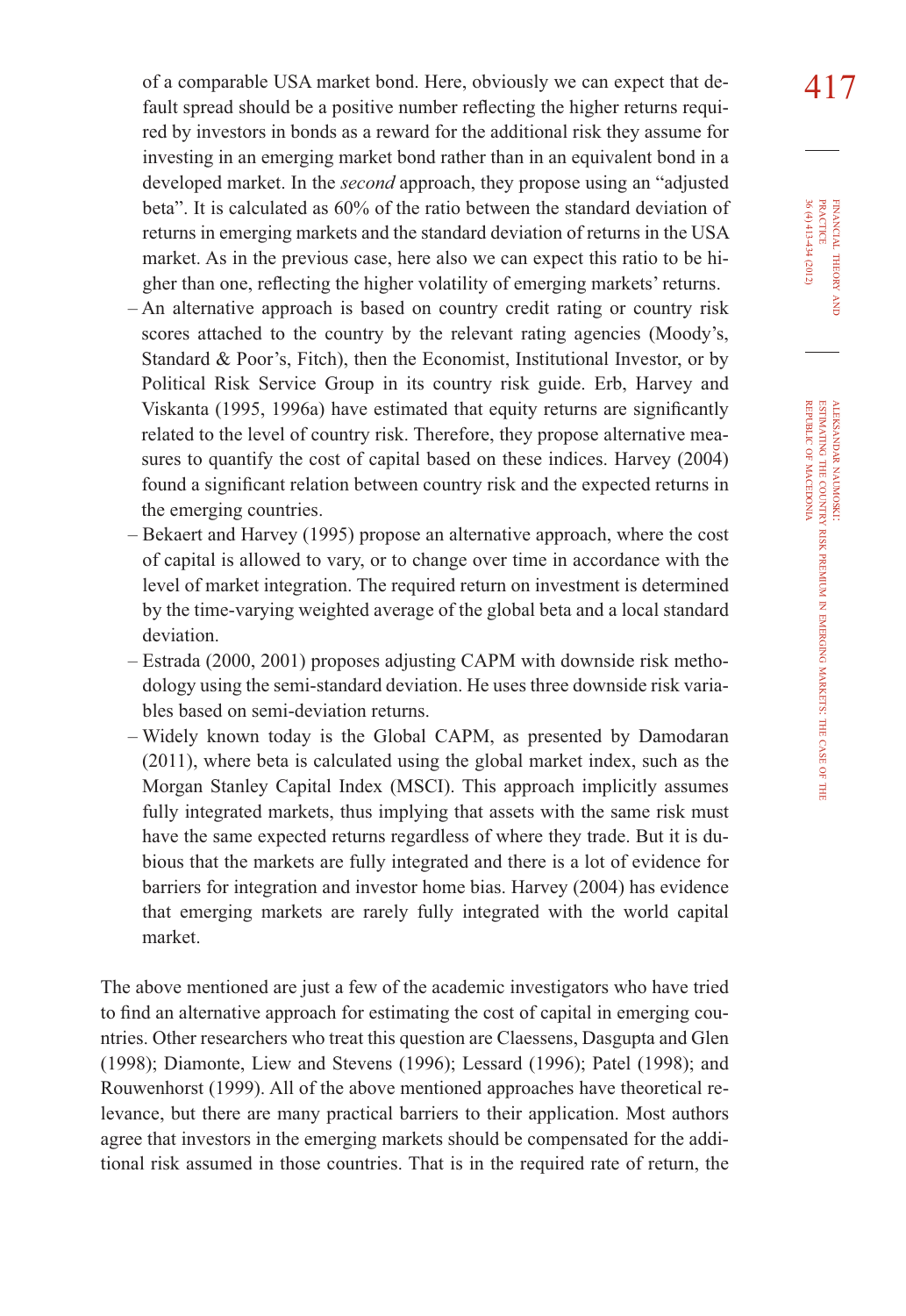418 country risk should be rewarded by a country risk premium over and above an equivalent investment in a developed market. At the same time, the base assumption is that all companies are equally exposed to country risk. The models used in practice mostly are based on CAPM. In that direction, Damodaran (2003) according to the Bludgeon approach, proposed a calculation of the cost of equity for a firm investing in a market with country risk in this way:

$$
E(R) = R_f + \beta (ERP_m) + CRP \tag{1}
$$

Here,  $E(R)$  is the cost of equity, (it can be the required or expected rate of return)<sup>1</sup> for investing in an emerging market;  $R_f$  is the risk-free rate in a developed market (e.g. the USA);  $\beta$  is a firm's beta, or the beta of an equivalent project in a developed country (e.g. the USA); *ERP<sub>m</sub>* is the equity risk premium in a mature market (e.g. the USA) as the difference between the rate of return on the developed market (e.g. S&P500) or a global index (e.g. MSCI) and the  $R_f$  is the risk-free rate in a developed market (e.g. the USA), i.e.  $ERP_m = E(R_m) - R_j$ ; *CRP* is the country risk premium of an emerging country.

Damodaran (2003) states that not all firms are equally exposed to country risk and a company's exposure to country risk should not be determined by where it is incorporated and traded. Exposure to country risk should come from a company's operations, making country risk a critical component of the valuation of almost every large multinational corporation. He proposes ways to adjust the previous model in two ways: (1) adding the country risk premium to the equity risk premium  $\beta$  (ERP<sub>m</sub> + CRP); (2) adjusting the country risk premium with some weight, that is the ratio  $(\lambda)$  that is derived considering the proportion of the revenues that the company derives from that country  $\beta$  (ERP<sub>n</sub>) +  $\lambda$  (CRP). But, the crucial question is whether there should be a country risk premium. Is the country risk diversifiable and should it therefore not be considered in the model?

#### **3 COUNTRY RISK DIVERSIFICATION**

Investing in emerging markets such as countries in Latin America, Asia and Southeast Europe certainly is more risky than investing in the developed countries. To multinational companies faced with a range of risks derived from factors closely related to a particular foreign country, broadly classified as financial, economic and political risk factors, it may seem unreasonable to invest abroad. In order to facilitate international trade and to promote their exports, many countries have established a state-backed specialized institution usually named a credit export agency. Their primary task is to provide country risk insurance to companies and the second is to assist their exporters through financial support and funding. Here, among the most famous we will mention ECGD (UK), Coface (France), Hermes

FINANCIAL

36 (4) 413-434 (2012)

THEORY FINANCIAL THEORY AND PRACTICE 36 (4) 413-434 (2012) PRACTICE

<sup>1</sup> Here we will not differentiate between expected, required and implied rate of return, as the aim of the paper is to argue the ways to calculate the cost of capital irrespectively of whether we use historical or future (expected) data.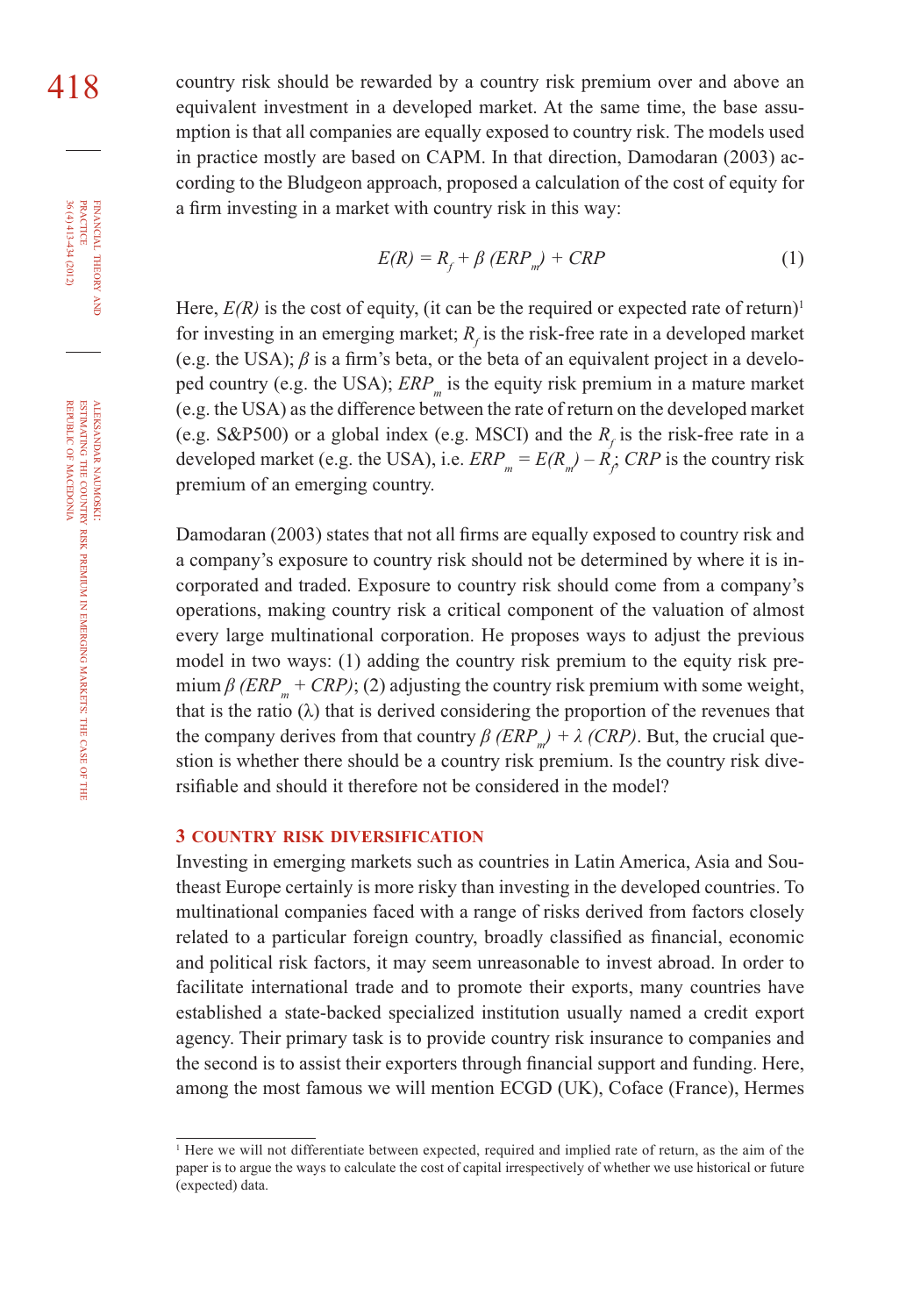419 (Germany), Sace (Italy), EDC (Canada), or Exim Bank (USA). As Bouchet, Clark and Groslambert (2003) show, the credit export agencies may cover a large class of risks that starts with the standard default payment of a foreign client, including sovereign entities, and goes on to hedging against economic slowdown in a foreign country. These risks are usually categorized into country risk at the macro level and commercial risk at the micro level. Besides, there are official multilateral agencies that provide investors from around the world, investing anywhere in the world, with insurance for non-commercial risk, predominantly known as political risk factors insurance. The most important among them is the Multilateral Investment Guarantee Authority (MIGA), a specialized subsidiary of the World Bank Group. Most of these agencies collaborate and exchange information within the International Union of Credit and Investment Insurers (known as the Berne Union).

Besides, there is country risk insurance available to multinational companies investing abroad, the main question is whether there should be additional country risk premium for investing in emerging countries.

According to CAPM the only relevant risk is the market (non-diversifiable) risk. Thus, if the country risk can be diversified then there is no need for additional country risk premium or the opposite. As Damodaran (2003) notes, to diversify country risk, the marginal investor should primarily be globally diversified. In one paper Stulz (1999) differentiated two types of markets: *segmented markets,* where investors cannot or will not invest abroad and the risk premiums are different in each market; *open markets* are those where investors can and will invest outside their domestic markets and across different markets and achieve international diversification.

Nevertheless, global diversification is not sufficient to diversify country risk. Moreover, as Damodaran (2003) argues, there must be a low correlation between the returns from different markets to achieve country risk diversification. Levy and Sarnat (1970) in their study from the 1970s give evidence that there was a low correlation between markets. But recent studies show the opposite. Yang, Tapon and Sun (2006) show that correlation between markets has increased because of the globalization of investors and firms. They have examined the correlation between the eight most developed markets. They have found that correlation in the period from 1998 to 2002 was higher than the correlation from 1988 to 1992 in all markets considered. For example, they noted that the correlation between Hong Kong and the USA increased from 0.48 to 0.65 and the correlation between the UK and the USA markets increased from 0.63 to 0.82. Obviously there was a high correlation between markets. Then, Ball and Torous (2000) have evidence that correlations tend to increase in periods of extreme stress and high volatility. In that direction, Damodaran (2011) gives evidence that between 12 September and 16 October 2008, markets across the globe moved up and down together, with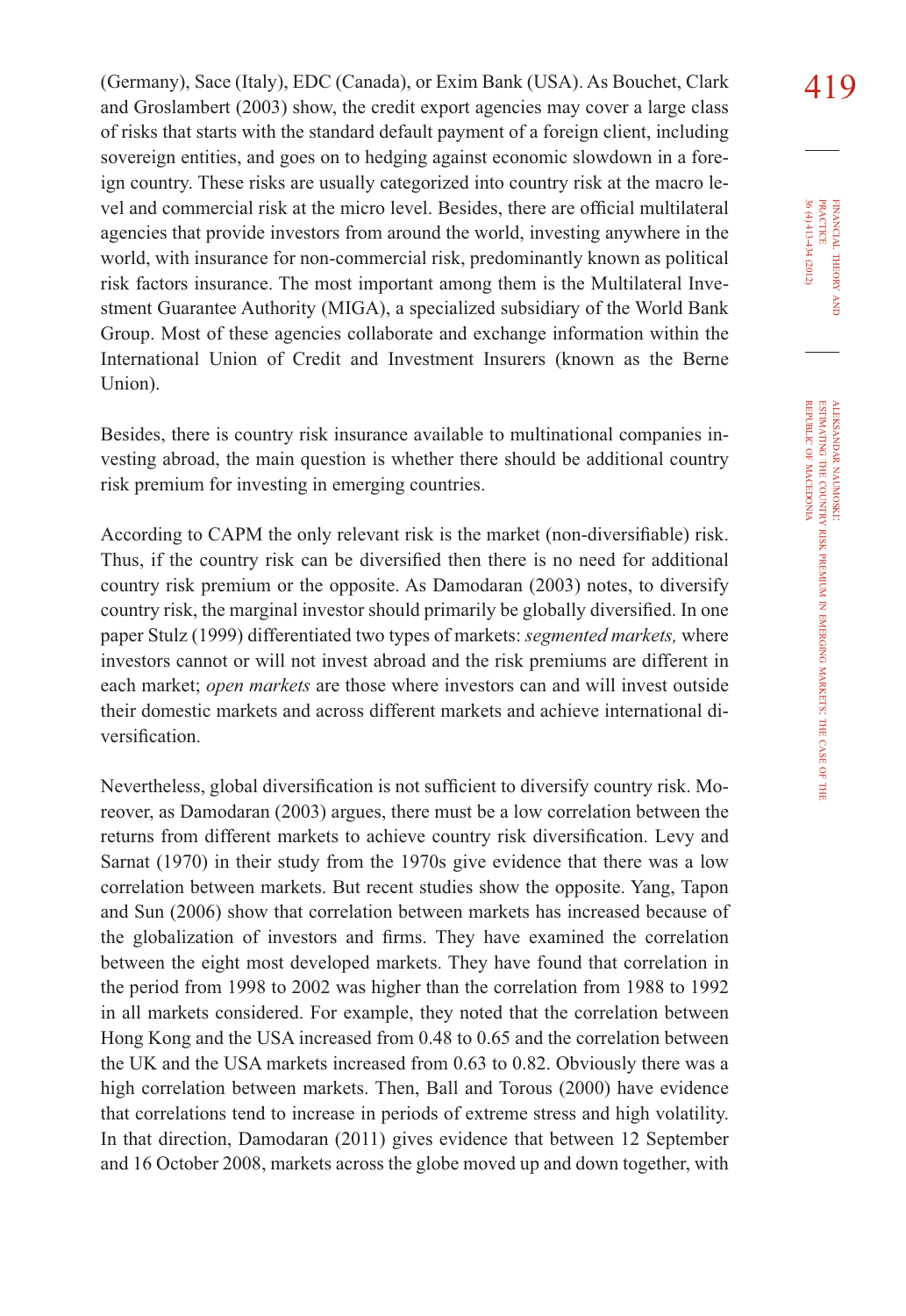420 emerging markets showing slightly more volatility. Similarly, Longin and Solnik (2001) notice that the correlations are higher in a bear than in a bull market. All this and other research shows that the correlation between the markets in the latest period is really high and accordingly the country risk cannot be diversified.

> Harvey (2004) examines the country risk using data provided from Political Risk Service published in its International Country Risk Guide (ICRG), which is a comprehensive composite measure of country risk. He confirmed that investors in developed countries can diversify the fluctuation of country risk; therefore country risk does not require an additional premium. Highly developed markets are fully integrated with the world capital markets, but this is not the case with emerging markets. These markets rarely are fully integrated and investors are faced with non-diversifiable risks. Here, the country risk should be additionally rewarded with the country risk premium. He found a high correlation between the country risk and the expected returns in the emerging countries using the implied cost of equity<sup>2</sup> based on forecast earnings on these markets.

#### **4 MEASURING COUNTRY RISK**

Now that we have proved that the country risk is relevant for estimating the cost of capital of the investments in emerging countries we face the challenge of how to measure country risk and how to convert that measure into the country risk premium. The relevant literature provides three most used measures of country risk, which we present here.

**Country's sovereign credit rating assigned by a relevant credit rating agency (S&P, Moody's, Fitch).** This is a measure of the country default risk rather than equity risk. But considering that both risks are to some extent influenced by the same factors (as are the currency stability, budget and trade balance, political stability) this measure can be considered as an approximately correct measure of country risk. This measure is focused on default risk and ignores the rest of the factors that could influence the equity market. This is the first problem related to this measure. Secondly, the rating agencies lag behind market movements and do not reflect the changes in the factors of default risk immediately. As Damodaran  $(2011)$  finds, Moody's did not change India's rating in a period of three years, from 2004 to 2007, when this economy evidenced a double-digit growth. Third, he also notes that rating agencies are focused only on the default risk and this could obscure other risks that could still affect the equity market. Fourth, the methodology used by the rating agencies, the steps and specific considerations that are taken in assigning the country ratings are not disclosed. This lack of transparency obscures from observers the relative weight given to the specific variable used in every instance. Therefore a decision based on the sovereign credit rating cannot be exactly reliable. Fifth, as Porras (2011) notes, the ratings provided

36 (4) 413-434 (2012) PRACTICE FINANCIAL

FINANCIAL THEORY<br>PRACTICE 36 (4) 413-434 (2012)

THEORY AND

<sup>2</sup> Implied cost of equity is a discount rate which allows the sum of expected cash flow of a company (based on analytical forecasting of earnings) to be equal to the current stock price.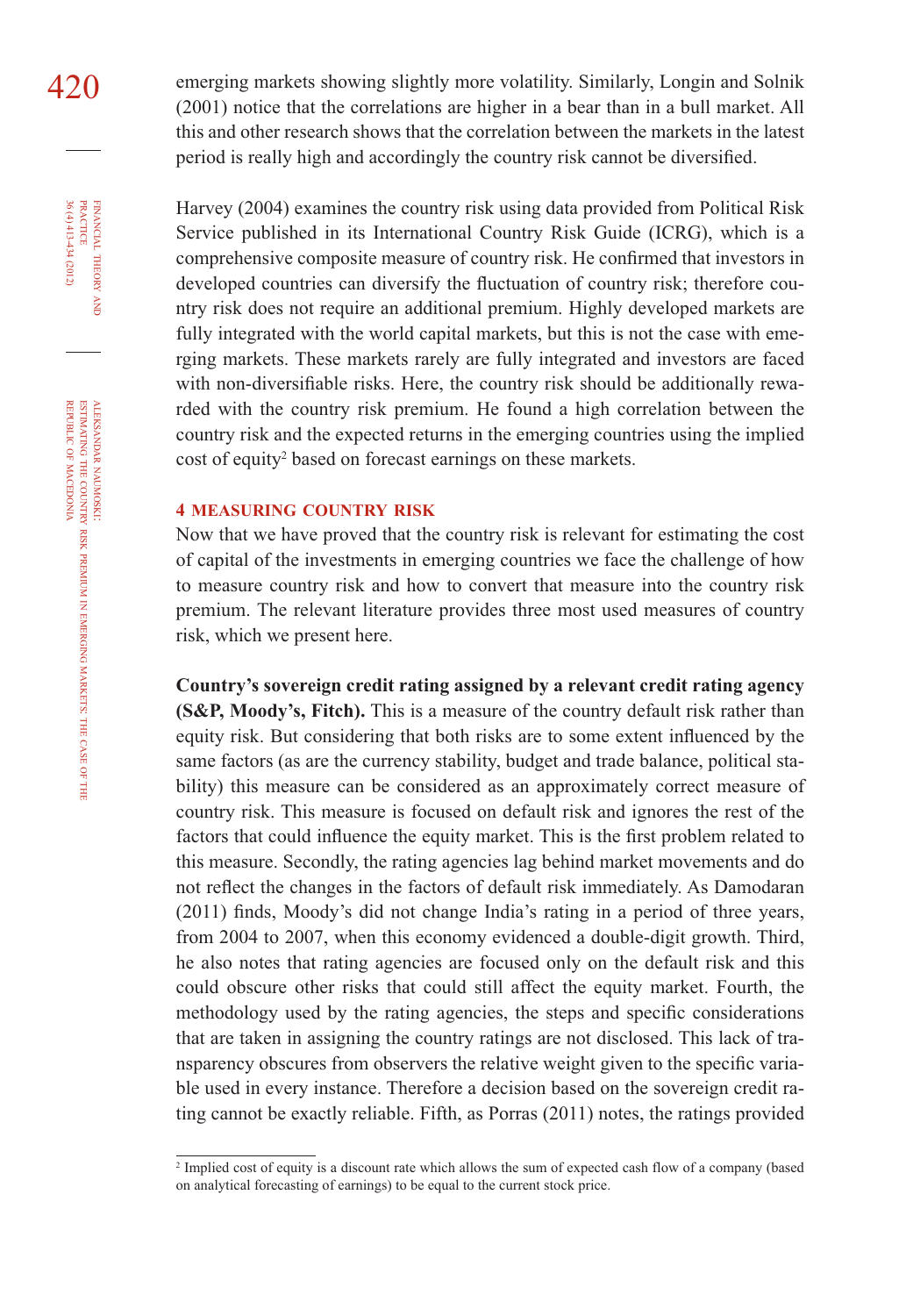by the agencies often do not completely reflect expectations about the future, but  $421$ they have an important historical component. Finally, credit rating agencies do not provide ratings for all countries.

Country risk scores. Specialized firms and agencies provide comprehensive numerical country risk scores. They evaluate the degree of risk for each country using a methodology that aims at developing a holistic approach to country risk. They assess the general investment climate for any kind of foreign investor and rank the countries based on their respective degree of risk. Bouchet, Clark and Groslambert (2003) provide a comprehensive view of country risk assessment. In their book we can find a selection of the most widely used ranking techniques that have been developed by these organizations. The list is far from exhaustive. Here we can mention the Geneva-based firm, Business Environment Risk Intelligence (BERI), Nord Sud Export (NSE), Political Risk Services (PRS), which publishes its International Country Risk Guide (ICRG), and the Economist Intelligence Unit (EIU). The country risk score provided by these services is a comprehensive measure of the country risk considering the economic fundamentals of each country. Thus, Political Risk Service (PRS group) takes into consideration political, economic and financial risk indicators to construct a composite measure of country risk. These services express country risk numerically, usually on a scale from 0 to 100. Harvey (2004) examines the relation between country risk score, the cost of capital and the returns in the emerging markets using the country risk scores provided by the PRS Group.

Damodaran (2011) notes three main problems related with using these risk measures. First, the measures are internally consistent but may not be easily comparable among services; second, the methodology for estimating the country risk scores is not transparent, and the observers are prevented from making a comprehensive judgement because of lack of data; third, the measures are linear and thus they do not provide a view of the comparability of the country risk between countries (a country with a risk score of 80 is not twice as risky as a country with a risk score of 40).

**Market based measures** in contrast to sovereign credit rating assigned by the credit rating agencies, instantly reflect market changes and have a wider scope. Godfrеy and Espinosa (1996), and many others, such as Damodaran (2011) and Porras (2011), proposed quantifying the country risk from the **bond default spread** that is a spread between the yield to maturity of an emerging market sovereign bond denominated in USA dollars or euro and the yield of a comparable USA or euro bond, respectively. Both securities must be issued in the same currency and have equal maturity. Sovereign bond spreads are widely considered a comprehensive measure of a country's overall risk premium, stemming from market, credit, liquidity, and other risks. The biggest problem related with the both measures is the lack of data. That is, most emerging countries have not issued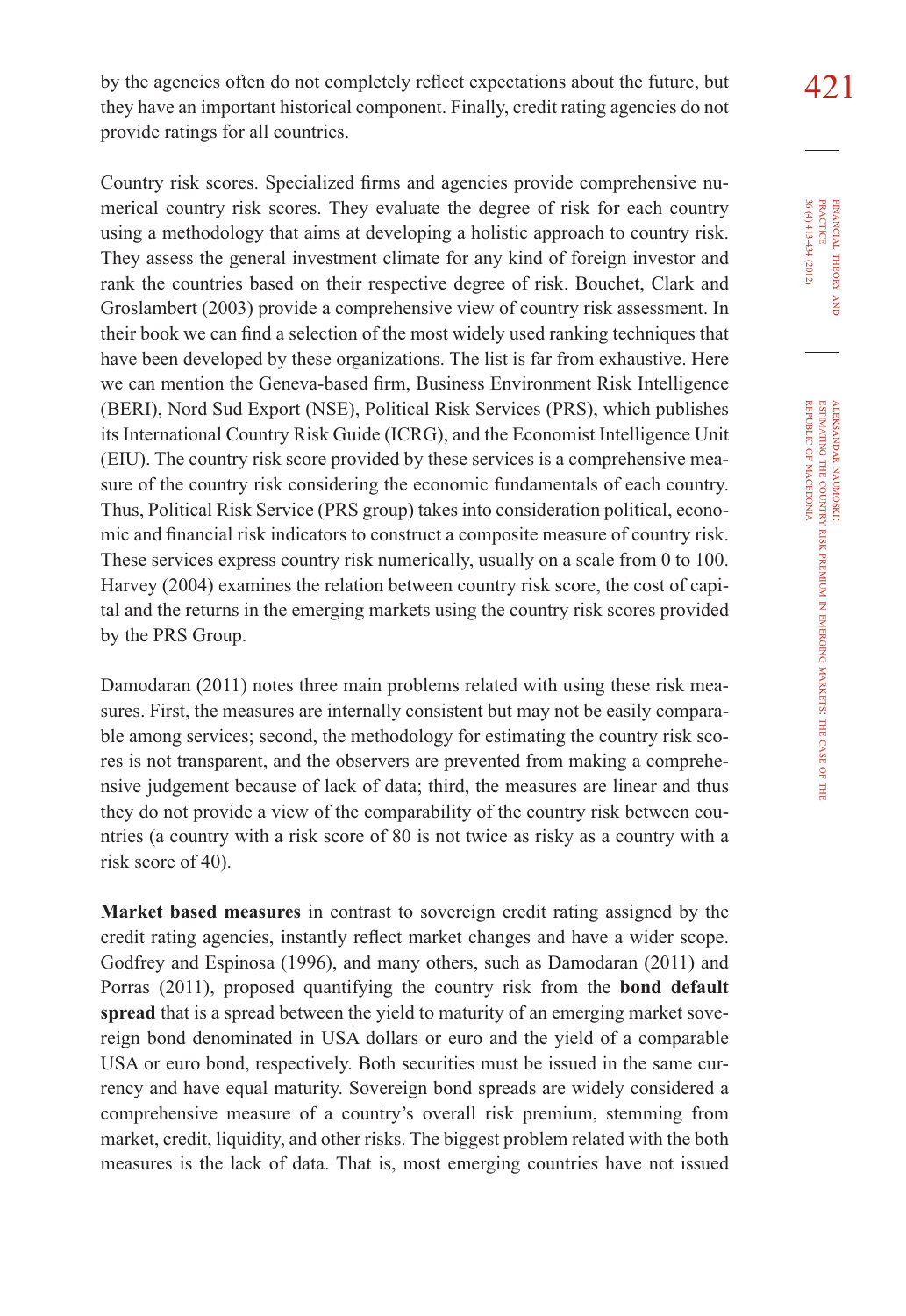422 bonds denominated in dollars, euro or any another developed country's currency, or else the bonds are not liquid.

> Similarly, Damodaran (2011) proposes the use of the **credit default swap spread** (CDS) the market for which has grown rapidly in recent years. The default spreads driven from the CDS markets are more updated and more precise than bond default spreads. But they are also more vulnerable and sensitive to market information and in some cases they move irrationally. Under normal market conditions, CDS spreads are a very useful source of information on country risk as they are flexible enough to capture changes in the relevant set of information and seem to do so earlier than changes in country credit ratings. Revoltella, Mucci and Mihaljek (2010) examined the CDS market movement in the last couple of years and concluded that they can be misleading as a measure of country risk. They found that the CDS market can be subject to rapid shifts in investors' sentiments that are unrelated to underlying country risk fundamentals. This can in turn lead to underpricing or overpricing of sovereign risk, thus lowering the informative content of CDS spreads as a measure of country risk. Another big problem related with this measure is the lack of data, especially for the emerging countries.

> Porras (2011) says that **equity market volatility** can be considered a good measure of country risk. Thus, emerging markets have higher volatility than developed markets. This is correct but there is another problem related to the liquidity of emerging equity markets. That is, market volatility is to a large extent a function of market liquidity. Markets that are risky and illiquid often have low volatility. One market could be very risky, but due to low liquidity in some period, volatility could be understated and, by contrast, volatility could be overstated in a period of great liquidity. This assertion in Damodaran (2011) can be illustrated in the case of the Macedonian Stock Exchange. Within a period of one year<sup>3</sup> with the highest trading volume, (this can be seen from figure 1), as a representative period, we take a 245 trading days period from 9 February 2007 to 6 February 2008 in which the annualized standard deviation computed using daily returns is 27.2 %. In the year with the lowest trading volume (i.e. 245 trading days with the lowest trading volume) from 3 December 2009 to 1 December 2010 when the realized volume was 10.4 times lower than in the earlier period of the highest volume, the annualized standard deviation is nearly half, or 15.1%. It is clear that market liquidity has an impact on its volatility.

> Porras (2011) makes a general criticism of all these measures of country risk, saying that they assume that the country risk is the same for all firms and for all projects. The truth is that the country risk is not the same for all firms and all projects. Some segments of the economy can be less risky than others, and some parts of the project may not be exposed to risk. Furthermore, Porras (2011) says

FINANCIAL

FINANCIAL THEORY<br>PRACTICE 36 (4) 413-434 (2012)

36 (4) 413-434 (2012) PRACTICE

THEORY

<sup>&</sup>lt;sup>3</sup> The average number of trading days during one year on the Macedonian Stock Exchange is 245 days. Because of high volatility, its measurement is for one year, or more precisely for a period of 245 trading days.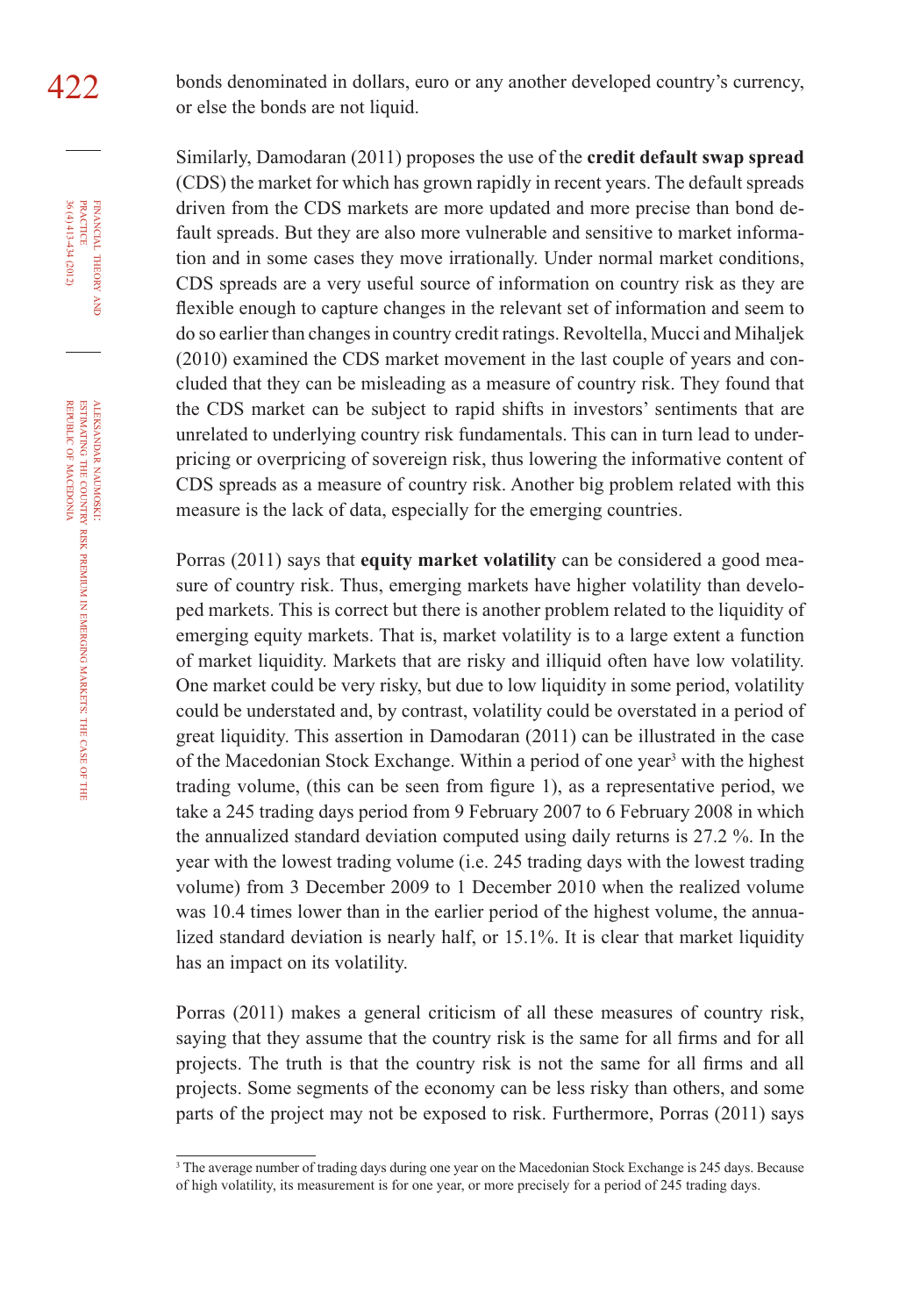that country risk is not totally systematic and a part of it is diversifiable, and only  $\frac{423}{}$ that part should be rewarded with a risk premium.

## **5 MEASURING COUNTRY RISK PREMIUM APPLIED IN THE CASE OF THE REPUBLIC OF MACEDONIA**

Macedonia is an emerging country with a young capital market. Although the Macedonian Stock Exchange was founded back in 1995, the first ten years were completely calm, and the interest of investors was sharply expressed in the period from 2005 to 2008. The Macedonian Stock Exchange Index MBI10, valued at 1,000 MK denars on the starting day, 4 January 2005, increased in two years by ten times, reaching its maximum of 10,057 MKD on 31 August 2007. News of the emergence of the global financial crisis and the bankruptcy of U.S. banks caused the index to collapse dramatically, as did the trading volume. In a period of a year and a half, the index dropped to reach a low level of around 2,000 MKD, which level has been maintained until today, starting from the beginning of 2009. The period of high liquidity was accompanied by intensive growth, but in the current period of low liquidity there is a relatively small trading volume compared with the period of 2006 and 2007. Summarily, the MBI10 index annual average growth rate for the entire analysed period since its introduction on 4 January 2005 till 31 August 2011 was 140.16% (in the year 2007 it increased by 209.1%). The average daily log return for the entire analysed period amounts 0.053%, and the annualized standard deviation, using daily log returns, was 26.39%. The maximum realized daily return is 8.1%, and maximum daily loss -10.28%. There is obviously great volatility in the returns of this young market, clearly depicted on the figure 1.

According to the Stulz (1999) differentiation, the market in the Republic of Macedonia is a segmented market. The legislation does not allow individual investors to buy shares overseas, except for institutional investors. In addition, the interest of individual investors is too low for them to buy shares in investment funds or to put money in the pension funds. It can be said that Macedonian investors cannot achieve global diversification. This is the first condition that shows that country risk cannot be diversified, and this risk should be rewarded with a risk premium. In addition we review several approaches to measuring the country risk premium in the Republic of Macedonia.

**Bond default spread.** This is a market-based approach for measuring the country risk premium. Currently, there are two internationally traded euro bonds issued by the Government of the Republic of Macedonia, one 10 year and one 3.5 year bond. In this analysis, we will consider the 10-year euro denominated bond issued on 8 December 2005 due 8 December 2015 at the coupon interest rate of 4.625% per annum. The payments related to this bond are made in euro. The bond is traded on the London Stock Exchange. A comparable risk-free asset issued in a developed market is considered the German ten-year bond. In figure 2 we have graphed the yields on a euro-denominated ten-year Macedonian bond and the comparable

FINANCIAL THEORY FINANCIAL THEORY AND RRACTICE<br>PRACTICE<br>36 (4) 413-434 (2012) 36 (4) 413-434 (2012) PRACTICE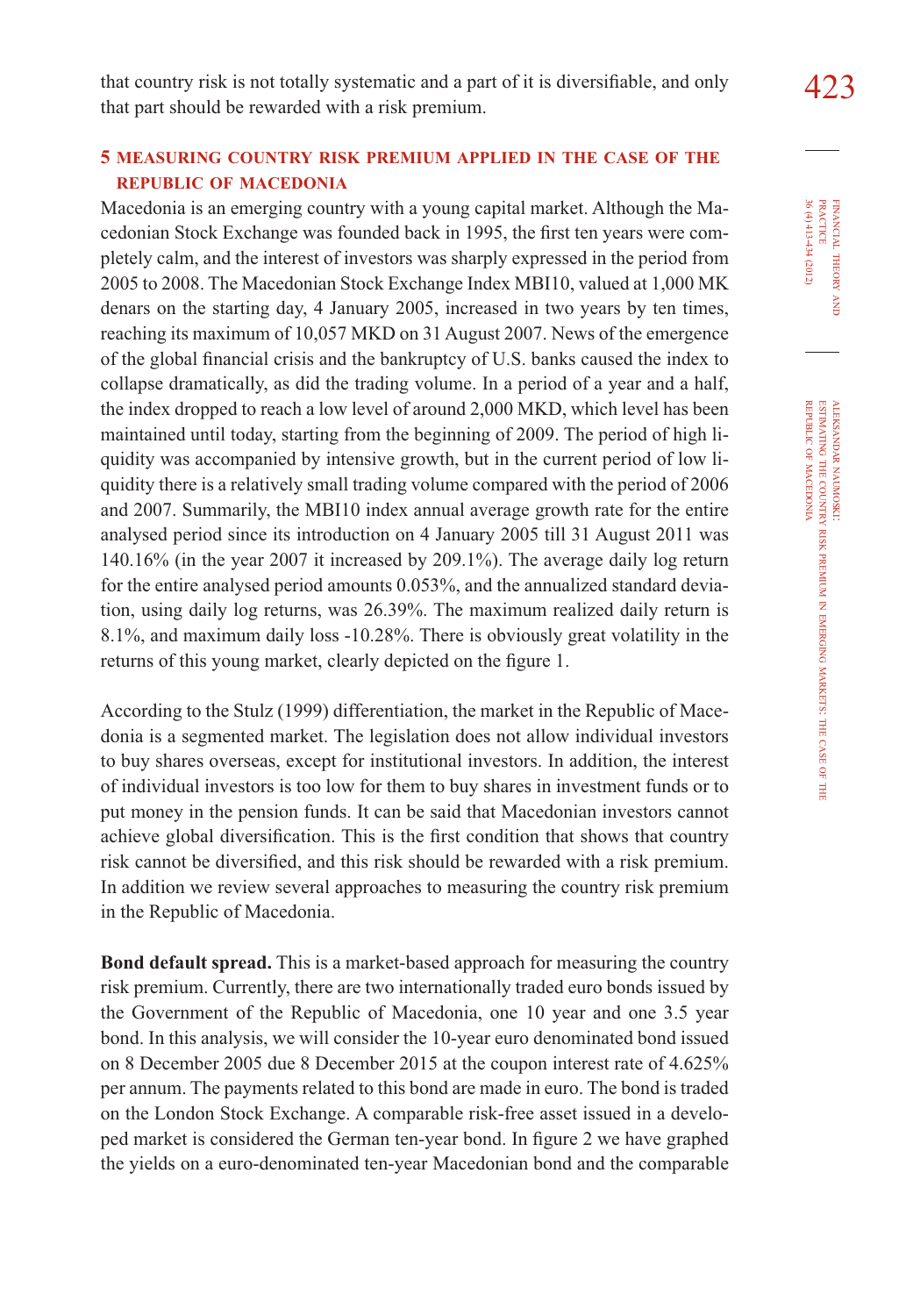424 German ten-year bond and highlighted the default spread from 2006 to 2011. The yields and the spread have changed over time. Assuming that we want to determine the country risk premium on 31 August 2011, then the default spread on this particular point in time would have amounted to 4.49%: the difference between the interest rate on the Macedonian bond of 5.592% and the rate of the comparable German bond on the same day of  $1.101\%$  (CRP = 5.592% -  $1.101\%$  = 4.49%).

#### **FIGURE 1**





*Source: Macedonian Stock Exchange.* 

Here, the only relevant number is the current return, or yield, which may or may not be equal to coupon interest rate when the instrument was issued, which in the case of the Macedonian government bond was 4.625%. The 4.49% is a correct measure if the return at maturity is expressed as the yield. Otherwise, if it were expressed as an annual effective rate we should calculate the risk in this way:

$$
\frac{1 + \text{Macedonian bond rate}}{1 + \text{US bond rate}} - 1\tag{2}
$$

In our case it would be  $[(1 + 0.05592) / (1 + 1.01101)] - 1 = 0.044421$ , or 4.44%.

As can be seen from figure 2, the bond default spread widened dramatically in a one-year period from July 2008 to July 2009 due to the world financial crisis and the uncertainty perceived by investors in connection with putting their money in

FINANCIAL

36 (4) 413-434 (2012) PRACTICE

36 (4) 413-434 (2012) **PRACTICE** FINANCIAL THEORY

THEORY AND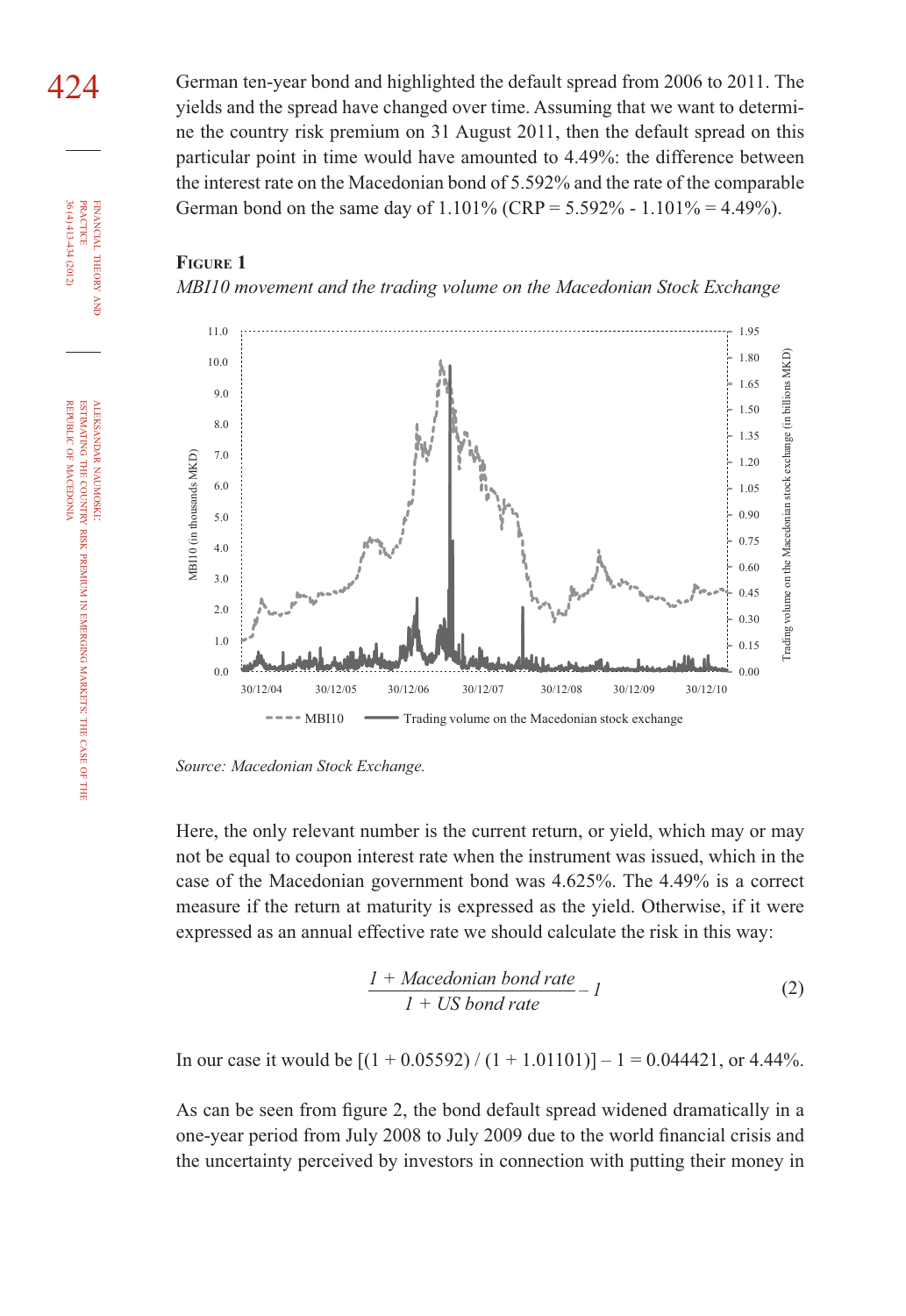emerging market assets. The monetary interventions by the governments of the countries in the world, with coordinated fiscal stimuli aimed at direct financial support of the real economy, consumption incentives, increasing liquidity of the financial system through state warranties and recapitalization of problematic banks resulted in a recovery of the world economy from the beginning of the second quarter of 2009. That resulted in decreasing risk aversion and increasing optimism of investors. Thus, global risk indicators improved, as Revoltella, Muci and Mihaljek (2010) show a dramatically narrowing of CDS spreads, in the case of emerging markets from Central and Eastern Europe. Figure 2 also shows a declining default spread of the Macedonian bond from the beginning of 2009. The general trend of decline in risk premiums was interrupted by the escalation of the public debt crisis in the eurozone recently. In the Republic of Macedonia the upward pressure on the risk premium is especially evident in the period of escalation of the Greece debt crisis, a normal consequence of the tight neighbourly economic relations. As depicted in figure 2, the bond default spread increased from May 2011.

## **FIGURE 2**





*Source: Bloomberg.*

Also, from figure 2 it is obvious that the default spread is a volatile measure. The evidence that spreads change over time has led to the suggestion that taking the current yields to estimate the spread is not a reliable measure at one point in time, so Damodaran (2011) and Porras (2011) proposed that it would be more reasonable to consider the average spread calculated over a period of time. Table 1 shows the average sovereign bond default spread for different period of averaging. The average number is calculated as simple arithmetic average. As can be seen, there is a great difference between the particular averages, ranging from 3.8 to 5.41%, Also, from figure 2 it is obvious that the default spread is a volatile measure. The evidence that spread and proposed that it would be not enable to consider the average spread calculated over a period of time. Table 1 s 36 (4) 413-434 (2012) **PRACTICE** PRACTICE FINANCIAL 36 (4) 413-434 (2012) FINANCIAL THEORY THEORY AND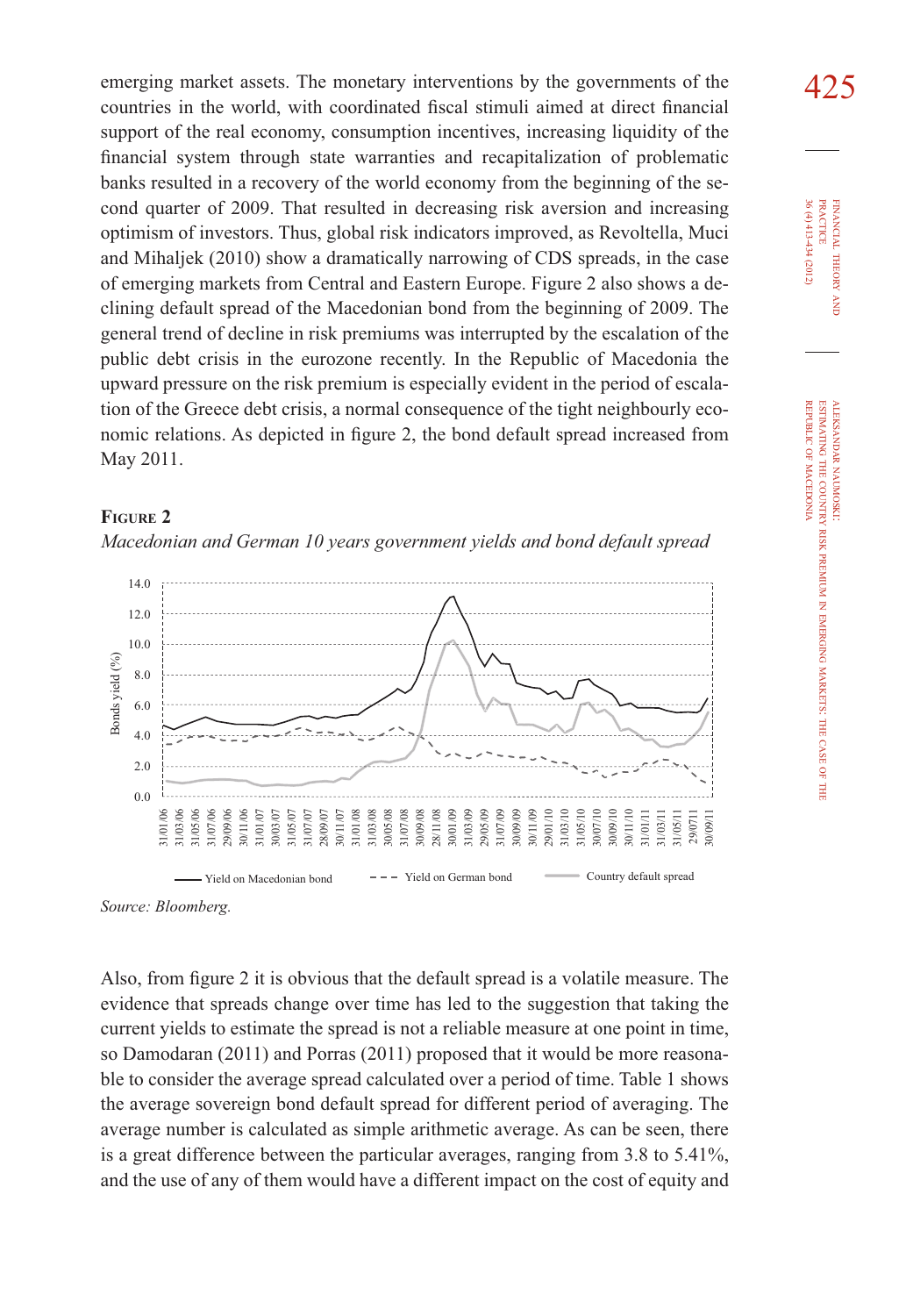$426$  the return on investments. The literature provides different opinions for the length of period that should be taken in averaging. In order to settle this debate, we propose to use the simple arithmetic average of the different averages, and for simplicity in this analysis, we will take a bond default spread of 4.48%.

#### **TABLE 1**

*Average sovereign bond default spread*

| Years average | Average sovereign bond default spread (%) |  |  |
|---------------|-------------------------------------------|--|--|
|               | 3.80                                      |  |  |
|               | 4.51                                      |  |  |
| $\mathbf{3}$  | 5.41                                      |  |  |
|               | 4.56                                      |  |  |
|               | 4.11                                      |  |  |
| Average       | 4.48                                      |  |  |

*Source: Author's calculations.*

Sometimes information about the **CDS spread** is considered a better measure. However, there have been no CDS related to the debt of the Republic of Macedonia.

**Imputed or synthetic spread.** The sovereign credit rating of a country that is assigned by the credit rating agencies can be converted into a country risk premium. Damodaran (2011), for each sovereign credit rating, has determined a typical default spread, expressed by Moody's sovereign rating. The Republic of Macedonia is not ranked by this agency. Its long-term credit rating that is assigned by Standard & Poor's for local currency exposure is BB, and is the same as for exposure in foreign currency BB. An equivalent Moody's rating would be Ba2. For this sovereign credit rating the default spread according to Porras (2011) is 3%, and according to Damodaran (2011) is 2.75%. We assume that the risk-averse investor will pick the higher premium.

**Relative standard deviation of the stock markets.** As Damodaran (2011) notes, if we assume a linear relationship between market risk premium and standard deviation of returns on the stock market, then the country risk premium of emerging countries can be written as:

$$
ERP_{\text{country } X} = ERP_{\text{USA}} \frac{\sigma_{\text{country } X}}{\sigma_{\text{USA}}}
$$
 (3)

Here,  $\text{ERP}_{\text{contrast}}$  is a market risk premium for an emerging country,  $\text{ERP}_{\text{USA}}$  is the market risk premium in the USA as representative of a mature market,  $\sigma_{\text{countery}}$  and  $\sigma_{USA}$  are the measures of the volatility of the stock markets in the emerging market and developed market respectively, and  $\frac{\sigma_{country} x}{\sigma_{USA}}$  is the relative standard deviation

FINANCIAL THEORY AND PRACTICE 36 (4) 413-434 (2012) 36 (4) 413-434 (2012) PRACTICE FINANCIAL THEORY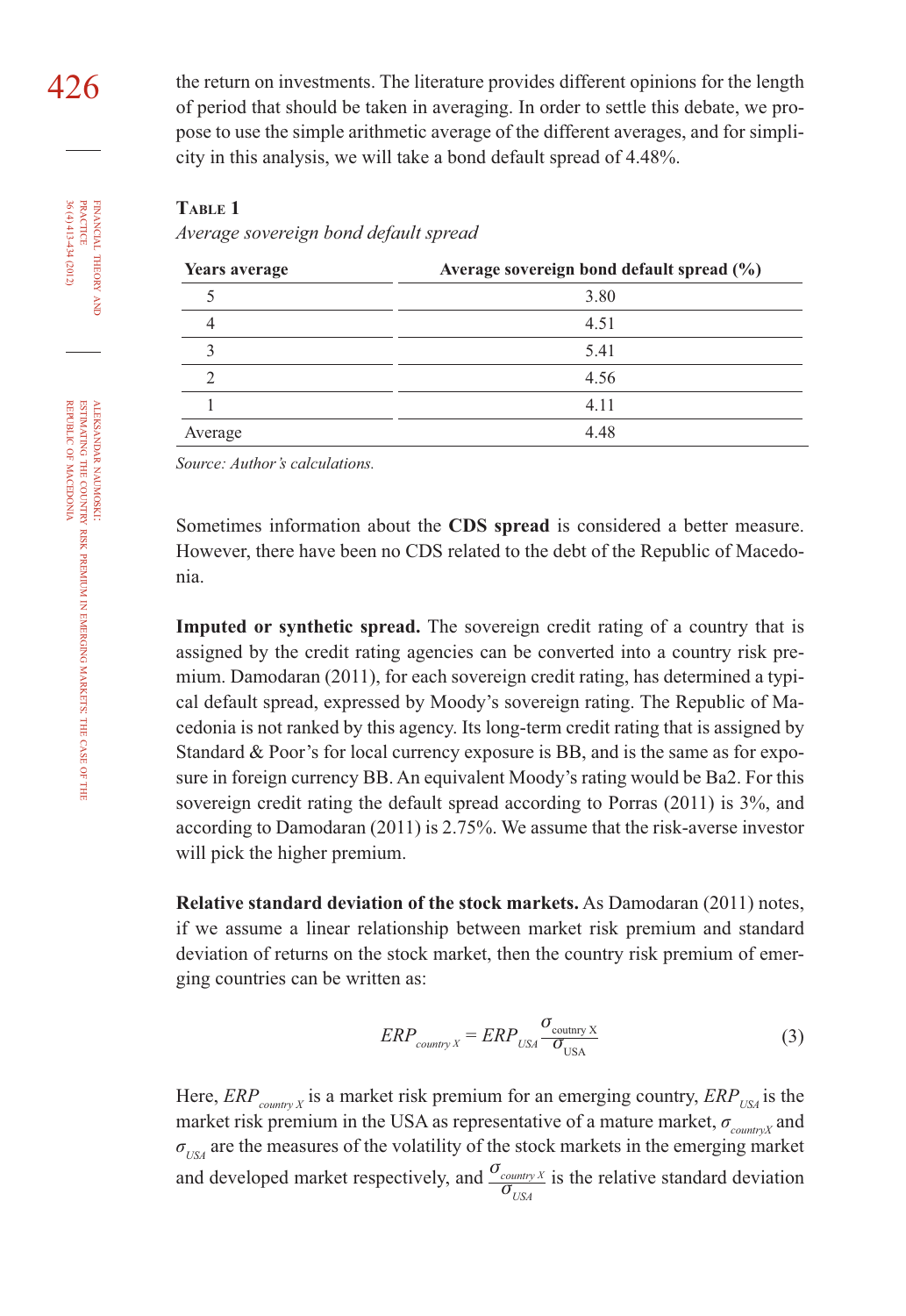which should reflect the difference that would correct the risk premium in a deve- $427$ loped country; here a benchmark is the USA stock market, to get the risk premium in emerging market.

Damodaran (2011) estimated the historical USA equity risk premium at 4.4%. This size we take as a benchmark for the risk premium in a mature capital market. The annualized standard deviation of the USA stock market index S&P 500, calculated using historical daily log returns for a five year analysed period from 1 September 2006 to 31 August 2011, is 25.87%. At the same time, the standard deviation of MBI10 of the Macedonian Stock Exchange index, calculated using historical daily log returns for the same period is 26.31%. This size is calculated in the same way as for the S&P500. By applying these values, estimation of the market risk premium in the Republic of Macedonia on 31 August 2011 is as follows:

$$
ERP_{R. \text{ Macedonia}} = 4.4 \frac{26.31}{25.87} = 4.47
$$

Country risk premium for the Republic of Macedonia could be extracted in the following way:

$$
CRP_{R. Macedonia} = 4.47 - 4.4 = 0.07
$$

This result shows extremely low CRP for the Republic of Macedonia, approximately the same as the historical USA equity risk premium. The risk-averse investor would not be convinced that this would be the right value to use in the relevant model for estimating the cost of capital. This model for estimating CRP is not relevant in this case as it compares markets that are different in structure and liquidity. Besides, these two markets shows that they moved inversely. Namely, the coefficient of correlation between the log returns on the two indexes for the analyzed five years period is negative, amounting to -0.011. The standard error of historical returns on the MBI10 is very high at 11.77%. As figure 1 shows, the drastically decreased liquidity on the Macedonian capital market after the world financial crisis is the main reason for the low volatility expressed by the standard deviation of the MBI10 index. We consider that these markets are not comparable, and the relative standard deviation is not an appropriate corrective measure of the USA risk premium. The resulting CRP of 0.07% for the Republic of Macedonia is not a reliable measure. This technique would produce relevant results in the case of more integrated markets, comparable in their structure and liquidity.

**Default spread plus relative standard deviation.** This approach is an integration of the previous two approaches. Here, we make correction of the country default spread with the relative standard deviation. Default spread is considered by many authors a good measure of country risk, but it is a measure of credit risk of the

FINANCIAL THEORY FINANCIAL THEORY AND RRACTICE<br>PRACTICE<br>36 (4) 413-434 (2012) 36 (4) 413-434 (2012) PRACTICE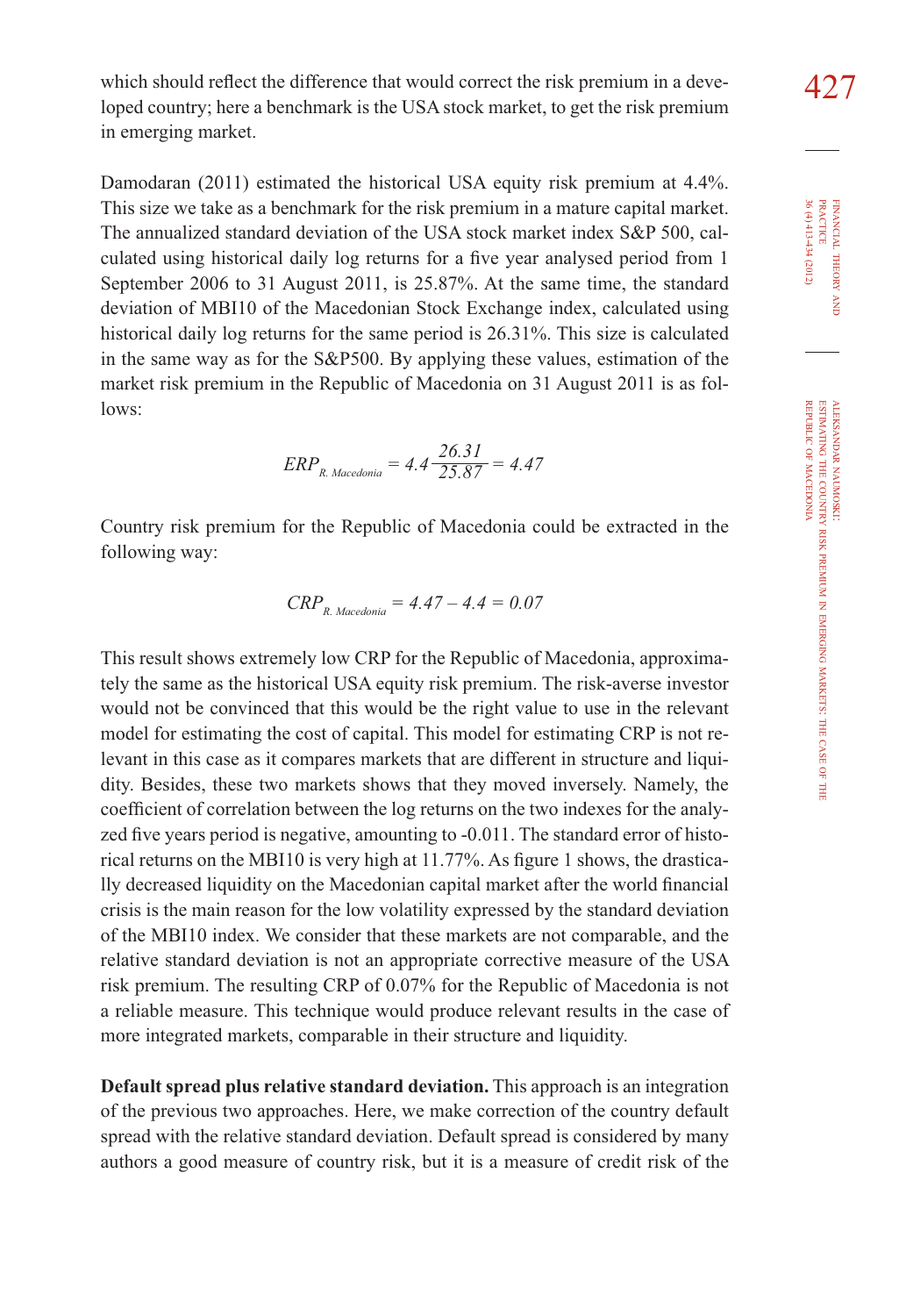428 country. We can expect the country equity risk premium to be higher than country default spread. Therefore, the default spread is corrected by the relative standard deviation obtained as a ratio between stock market volatility and the volatility of the government bonds market. This expression is presented in the following way:

$$
CRP = CDF \frac{\sigma_{\text{equity}}}{\sigma_{\text{counterly government bond}}}
$$
\n(4)

Here, *CRP* is a country risk premium; *CDF* is a country default spread; and σ*equity* σ*country government bond* is a relative standard deviation.

Above we mentioned that synthetic default spread by S&P credit rating for the Republic of Macedonia is 3%. Using historical monthly returns for a period of five years, the annualized standard deviation on MBI10 is  $\sigma_{MBII0} = 42.82\%$ , and the annualized standard deviation of the monthly yields on the Macedonian government bond is  $\sigma_{\text{counter}}$  government bond = 7.19%. The standard error is also very high, amounting in the case of equity returns to 19.15% and in the case of bonds to 3.21%. As expected, the bond volatility is drastically smaller than the stock market volatility. From these data, the country risk premium is computed as follows:

$$
CRP_{R. Macedonia} = 3.0 \frac{42.28}{7.19} = 17.88
$$

Market risk premium in the Republic of Macedonia, computed by adding a country risk premium to a market risk premium in a mature market (in this case we take the United States) would be  $4.4. + 17.88 = 22.28\%$ .

The resulting CRP for the Republic of Macedonia is extremely high and does not depict the reality. This is due to at least two problems related to this approach, as noted in Damodaran (2011) and Porras (2011). The first is that the relative standard deviation ( $\sigma_{\text{equiv}}$ )  $\sigma_{\text{counter}}$  *o*<sub>country government bond</sub>) is a very volatile number. Volatility is evident between different countries, and also in the same country in different periods. The relative standard deviation for the Republic of Macedonia calculated for a period of two years, considering the period 2006-11, ranged from 5.67% for the two-year period 2007-2009, to 19.26% for the last two-year period (2009-11). It would be different also taking different lengths of the period for calculating the standard deviations; in this case, it would be different using e.g. three years for calculating instead of two years. There is no standardized approach that should be followed. The second problem that is usually related with this technique is that the government bonds in many cases just exist, but are not traded. Nevertheless, these are serious criticisms of this method, and the results are not reliable.

FINANCIAL

36 (4) 413-434 (2012)

THEORY FINANCIAL THEORY AND PRACTICE 36 (4) 413-434 (2012) PRACTICE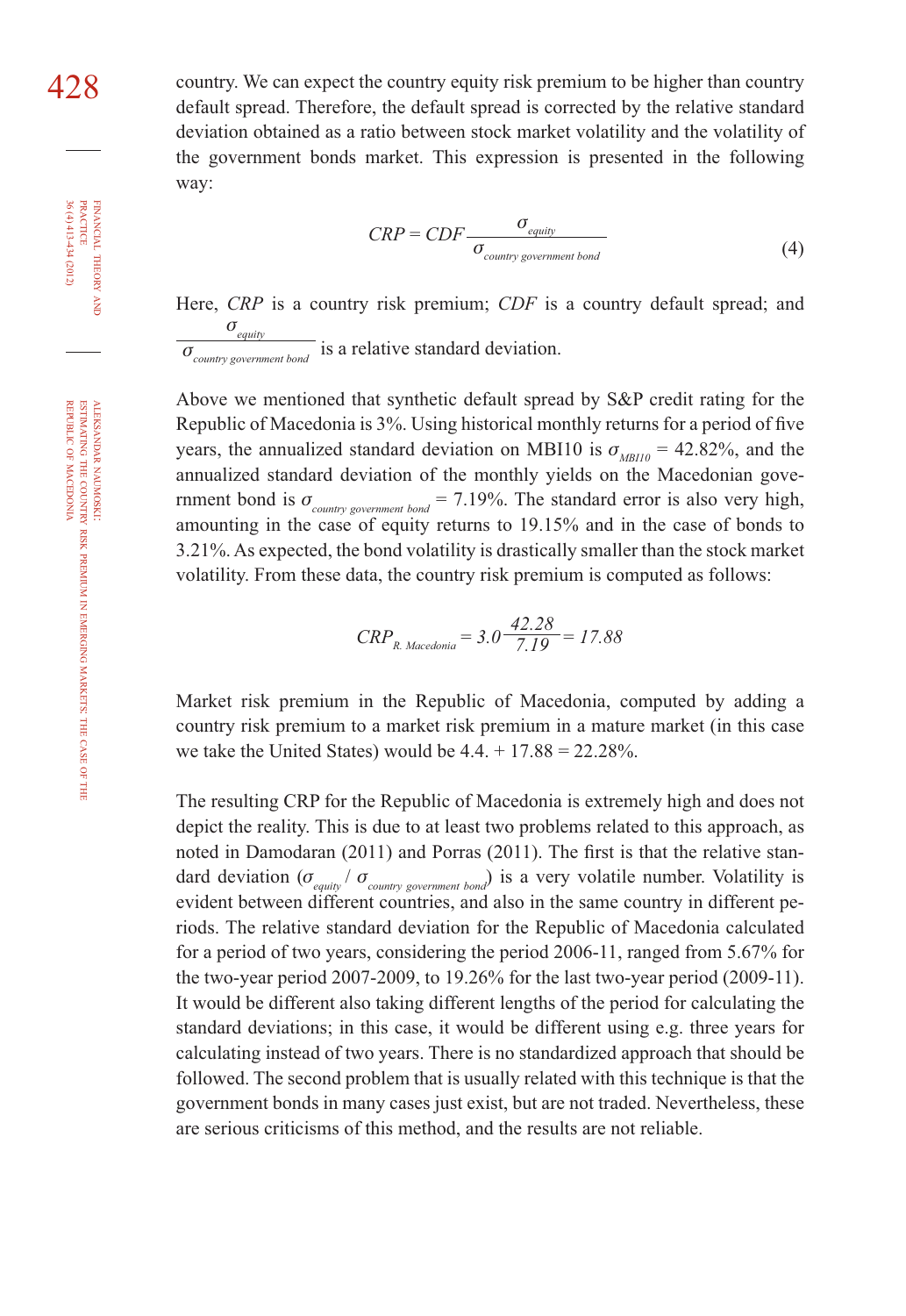## **<sup>6</sup> CHOOSING COUNTRY RISK PREMIUM** 429

Table 2 below gives a systematized view of the results of the above approaches. Obviously the country risk premium varies dramatically in the different approaches. The smallest is in the country default spread with respect to country sovereign credit rating approach and dramatically above it is the default spread plus the relative standard deviation approach. Which approach should we choose?

Of course, choosing the right size of the country risk premium depends on the personal assessment of the analyst and his/her expectations concerning the prosperity of the country in the long run. The latest approach gives an abnormal CRP of 17.88% resulting from the high relative standard deviation. We calculated this number using monthly returns of the market index MBI10 and bonds for the last five years. If we had used a shorter period, the relative standard deviation would have been much larger. This number is not constant, and varies dramatically. Also, there is no standardized approach for using this technique, so we suggest that this measure should be discarded as not reliable for the case of the Republic of Macedonia. Also, the low liquidity on the Macedonian market produced low volatility of the market returns for the analyzed period after the financial crisis, resulting in very low CRP of 0.07% according to the relative equity market standard deviations approach. Accordingly, this number is also not a reliable measure in the case of Macedonia.

## **TABLE 2**

*Equity risk premium and country risk premium in the Republic of Macedonia, August 2011 (in %)*

|                                                                              |                                        | <b>Republic of Macedonia</b>   |                                     |
|------------------------------------------------------------------------------|----------------------------------------|--------------------------------|-------------------------------------|
| Approach                                                                     | <b>Mature market</b><br>equity premium | <b>Country risk</b><br>premium | <b>Total equity</b><br>risk premium |
| Country bond default spread<br>with respect to German bond                   | $5.4*$                                 | 4.48                           | 9.88                                |
| Country default spread with<br>respect to country sovereign<br>credit rating | 5.4                                    | 3.00                           | 8.4                                 |
| Relative equity market<br>standard deviations                                | 4.4                                    | 0.07                           | 4.47                                |
| Default spread plus relative<br>standard deviation                           | 4.4                                    | 17.88                          | 22.28                               |

*\* Damodaran, 2011.*

*Source: Author's own calculations.*

Two other approaches produce normalized CRP values. Estimation of the CRP using the country sovereign credit rating cannot be considered a reliable measure, always having in mind that the credit rating assigned to the particular country in most cases lags and does not incorporate the newest information related to market

FINANCIAL THEORY FINANCIAL THEORY AND PRACTICE<br>PRACTICE<br>36 (4) 413-434 (2012) 36 (4) 413-434 (2012) PRACTICE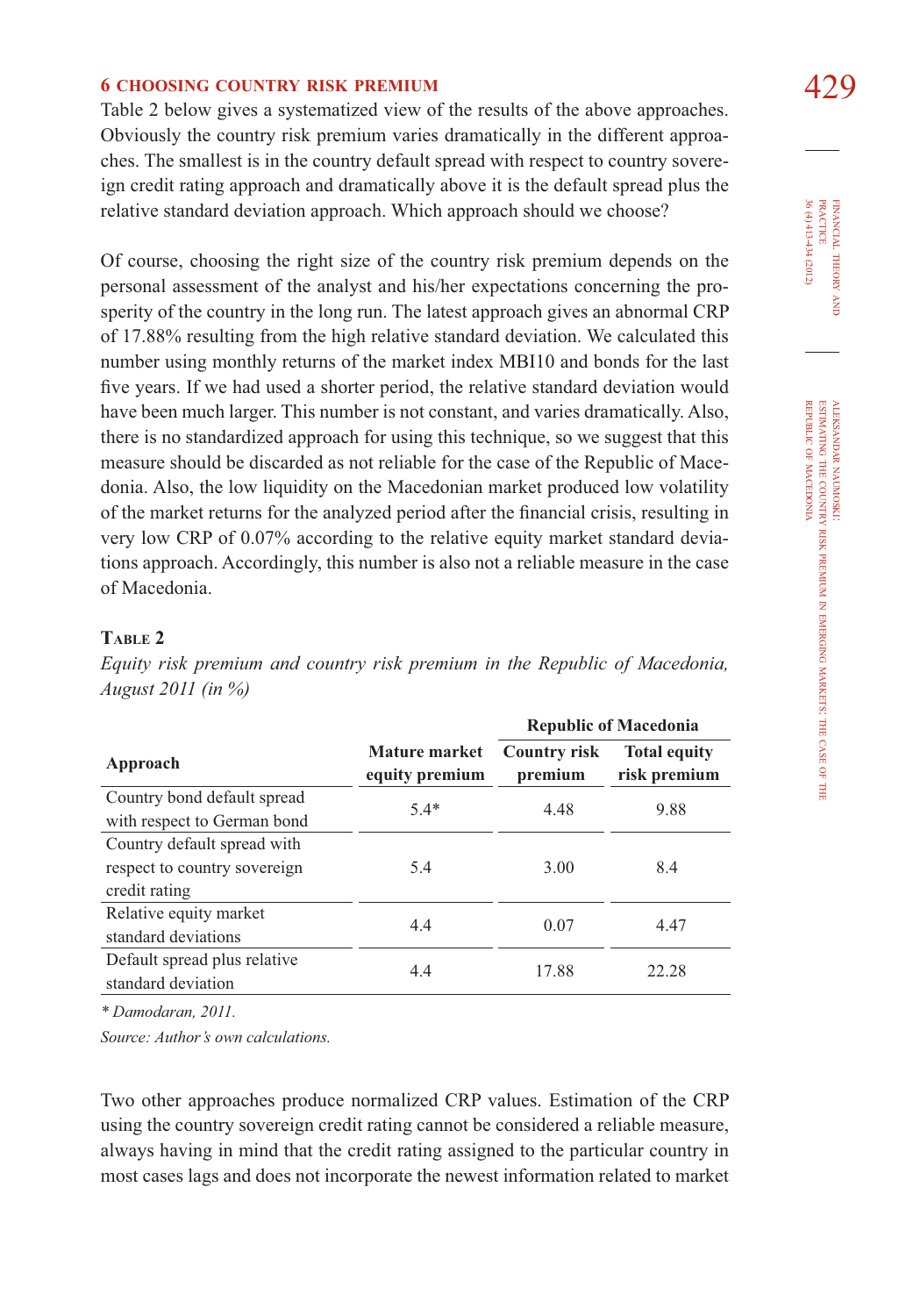430 movements and does not reflect the changes in the factors of default risk immediately. Besides, this measure of country risk has many other disadvantages, as noted in section 3. This in return contributes to the CRP estimated using the country rating not mirroring the reality. Therefore, we suggest that the CRP of 3%, which is used as a proxy for all countries with this rating, should not be considered as a reliable measure.

> Instead, the bond default spread reflects the risk aversion of the investors at a particular moment. It is the most updated market information considering the current world economic environment. We consider the CRP derived as a difference between the yields of the Macedonian risk-free asset, i.e. the government bond, and the comparable mature market risk-free asset, the German government bond, with an average of 4.48%, to be the most reliable measure to estimate the required return on the capital invested in the Republic of Macedonia.

#### **7 CONCLUSION**

Investments in emerging countries are riskier than investments in developed countries. The return on investment in emerging countries should be rewarded with a country risk premium over the return on an equivalent investment in developed countries. There is empirical evidence confirming the strong relation between the country risk and the returns on investment in emerging countries, but no such dependency in developed countries. Emerging market countries are segmented markets, rarely fully integrated with world capital markets and investors cannot globally diversify in order to eliminate the country risk. This requires country risk to be taken into account in the assessment of the cost of capital for investment in emerging countries. This paper offers several ways in which to gauge country risk and how to convert it into risk premium, which is an integral component in the models for estimating the cost of capital for investment in emerging countries.

The simplest measure of country risk is the default spread between yields on sovereign bonds issued by emerging countries denominated in USA dollars or euro and the yield on comparable bonds issued in the USA or the EU. Another such market-based measure is the credit default swaps spread, the market for which has grown dramatically in recent years. The problem with these approaches, although they are considered to provide the most updated market information, is that most emerging countries do not have such government bonds or CDS. As an alternative is the country sovereign credit rating assigned by an international credit rating agency (S&P, Moody's, Fitch) or the assessment of country risk by the PRS Group, Euromoney, which provide comprehensive measures of country risk score, as it is derived taking into account the fundamentals in each country (political, economic and financial). Analysts can use other forms of market data such as the relative stock market volatility or bond market volatility. Approaches often give different results. Analysts can rely on some of it depending on their personal estimates and the current situation.

FINANCIAL

FINANCIAL THEORY<br>PRACTICE 36 (4) 413-434 (2012)

36 (4) 413-434 (2012) PRACTICE

THEORY AND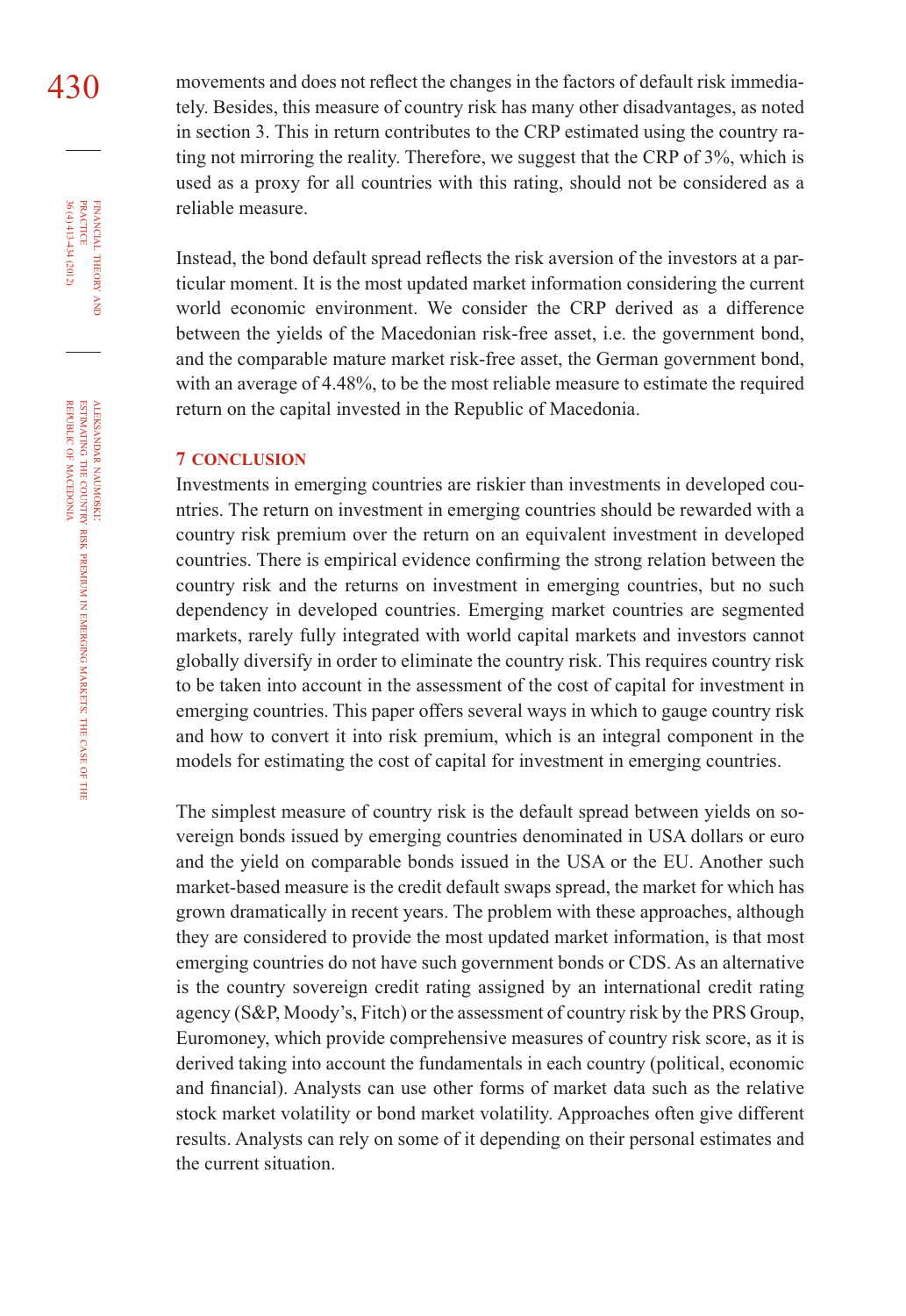Using the different techniques in the case of the Republic of Macedonia a country  $\frac{431}{2}$ risk premium that moves from 0.07 to 17.88% has been estimated. Given the longterm economic prosperity of the country as a young emerging economy, we believe that in August 2011 it is best to take a country risk premium of 4.48%, and overall market risk premium of 9.88% for determining the required rate of return on invested capital in this country. This number is obtained as the difference between the yield on the long-term Macedonian government bond and a comparable German government bond, as a most appropriate technique for this case. Because of the weaknesses of the other approaches, the values of CRP obtained using those approaches are considered unreliable, which we have proven in the case of the Republic of Macedonia. This analysis would be more beneficial if it were extended to a wide range of emerging countries. Such a comparative analysis considering, e.g. the emerging countries of the South East European region, would provide a clear view of the relevance of the existing methodologies for estimation of the CRP that can be mostly found in the academic literature, and for determination of the most valuable technique. For the time being, such comparative data are not available and a future extension of this paper is needed to support the validity of the conclusion for the case of the Republic of Macedonia.

36 (4) 413-434 (2012) **PRACTICE** PRACTICE FINANCIAL THEORY FINANCIAL 36 (4) 413-434 (2012) THEORY AND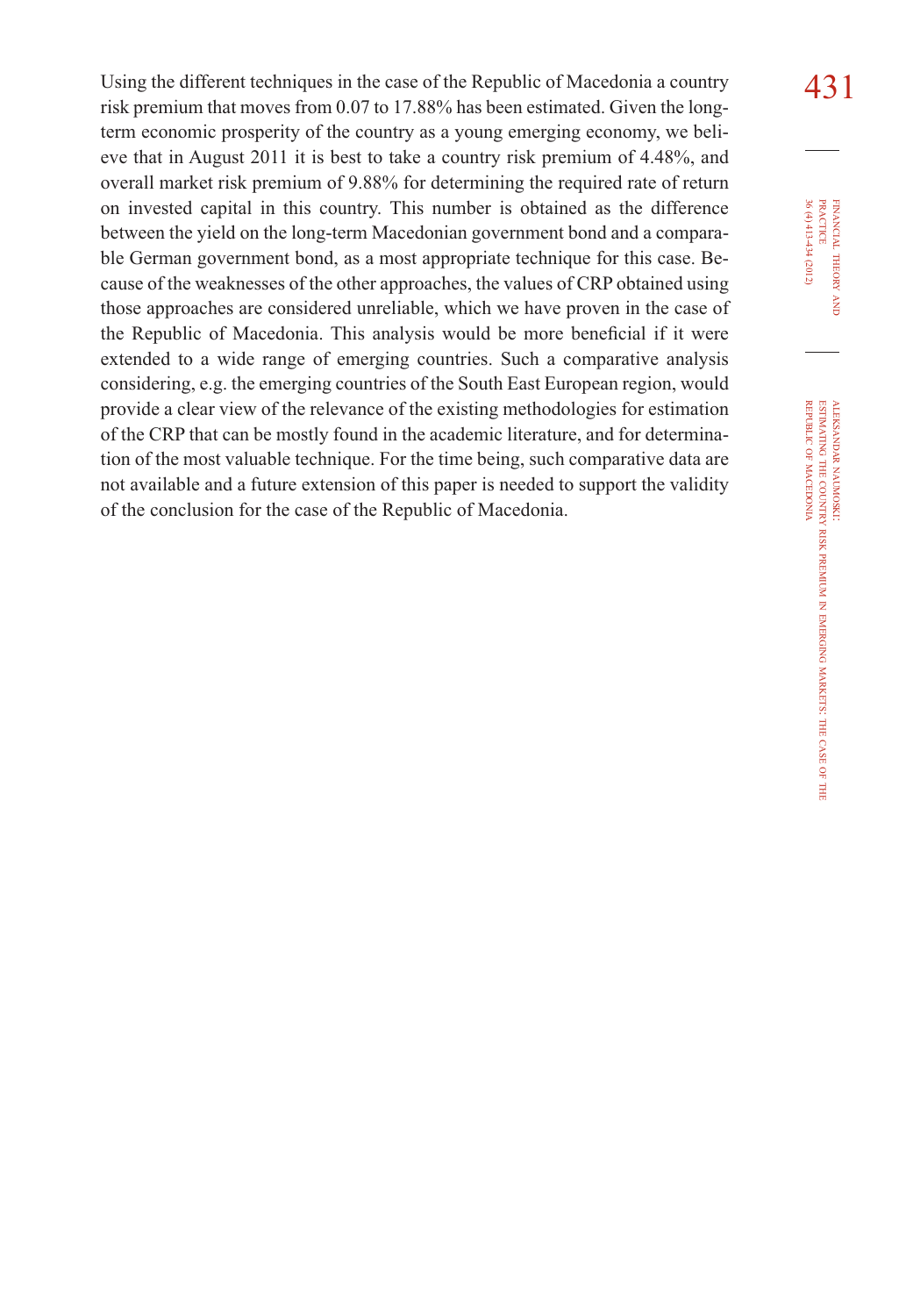# 432 **LITERATURE**

- **Ball, C. and Torous, W., 2000.** "Stochastic correlation across international stock markets". *Journal of Empirical Finance*, 7 (3-4), 373-388. doi: 10.1016/ S0927-5398(00)00017-7
- **Bekaert, G. and Harvey, C., 1995.** "Time-Varying World Market Integration." *Journal of Finance*, 50 (2), 403-444. doi: 10.1111/j.1540-6261.1995.tb04790.x
- **Black, F., 1993.** "Beta and returns". *Journal of Portfolio Management*, 20, 8-18. doi: 10.3905/jpm.1993.409462
- **Black, F., Jensen, M. and Scholes, M., 1972.** "The capital asset pricing model: some empirical tests" in F. A. Jensen, ed. *Studies in the Theory of Capital Markets*. New York: Praeger.
- **Bouchet, M. H., Clark, E. and Groslambert, B., 2003.** *Country risk assessment: a guide to global investment strategy.* Chichester : John Wiley & Sons Ltd.
- **Claessens, S., Dasgupta, S. and Glen, J., 1998.** "The Cross-Section of Stock Returns: Evidence from the Emerging Markets". *Emerging Markets Quarterly*, 4-13.
- **Damodaran, A., 2003.** "Country Risk and Company Exposure: Theory and Practice". *Journal of Applied Finance,* 13 (2), Fall/Winter 2003. Available from SSRN: [http://ssrn.com/abstract=480963].
- **Damodaran, A., 2011.** *Equity Risk Premiums (ERP): Determinants, Estimation and Implications – The 2011 Edition*. Available from SSRN: [http://ssrn.com/ abstract=1769064].
- **Diamonte, R., Liew, J., and Stevens, R., 1996.** "Political Risk in Emerging and Developed Markets". *Financial Analysts Journal*, 52 (3), 71-76.
- **Dumičić, M. and Ridzak, T., 2011.** "Determinants of sovereign risk premia for European emerging markets". *Financial Theory and Practice*, 35 (3), 277-299.
- **Erb, C., Harvey C. R. and Viskanta, T., 1996a.** "Expected Returns and Volatility in 135 Countries". *The Journal of Portfolio Management*, 22 (3), 46-58. doi: 10.3905/jpm.1995.409504
- Erb, C., Harvey, C. R. and Viskanta, T., 1995. "Country Risk and Global Equity Selection". *The Journal of Portfolio Management*, 21 (2), 74-83. doi: 10.3905/jpm.1995.409504
- **Estrada, J., 2000.** "The cost of equity in emerging markets: A downside risk approach". *Emerging Markets Quarterly*, 3 (Fall), 19-30.
- **Estrada, J., 2001.** "The cost of equity in emerging markets: A downside risk approach (II)". *Emerging Markets Quarterly*, 5 (1), 63-72. doi: 10.2139/ ssrn.249579
- **Fama, E. and French, K., 1992.** "The cross-section of expected stock returns". *Journal of Finance*, 47 (2), 427-465. doi: 10.1111/j.1540-6261.1992.tb04398.x
- **Fama, E. and Macbeth, J., 1973.** " Risk, return and equilibrium: empirical tests". *Journal of Political Economy*, 81 (3), 607-636. doi: 10.1086/260061
- **Godfrey, S. and Espinosa, R., 1996.** "A Practical Approach to Calculating Costs of Equity for Investment in Emerging Markets". Journal of Applied Corporate *Finance*, 9 (3), 80-89. doi: 10.1111/j.1745-6622.1996.tb00300.x

FINANCIAL THEORY AND PRACTICE 36 (4) 413-434 (2012) 36 (4) 413-434 (2012) PRACTICE FINANCIAL THEORY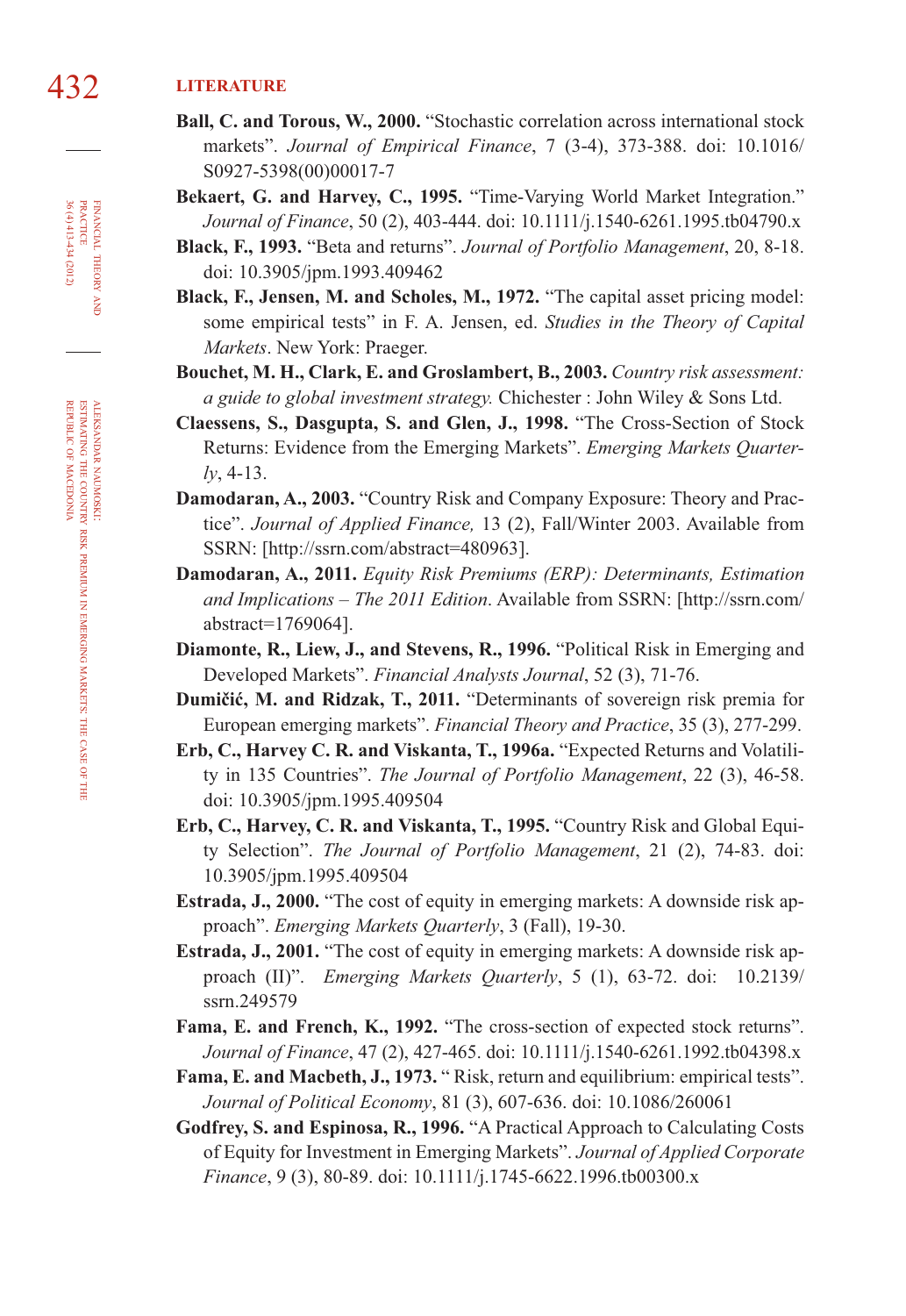- Harvey, C. R., 2004. "Country Risk Components, the Cost of Capital, and Retur-<br>433 ns in Emerging Markets". Available from SSRN: [http://ssrn.com/abstract=620710]. doi:10.2139/ssrn.620710
- **Harvey, C., 1995.** "Predictable Risk and Returns in Emerging Markets". *Review of Financial Studies,* 8 (3), 773-816. doi: 10.1093/rfs/8.3.773
- **Jacob, N., 1971.** "The measurement of systematic risk for securities and portfolios: some empirical results". *Journal of Financial and Quantitative Analysis*, 6 (2), 815-833. doi: 10.2307/2329716
- Lessard, D., 1996. "Incorporating Country Risk in the Valuation of Offshore Projects". *Journal of Applied Corporate Finance*, 9 (3), 52-63. doi: 10.1111/ j.1745-6622.1996.tb00298.x
- **Levy, H. and Sarnat, M., 1970.** "International Diversification of Investment Portfolios". *American Economic Review*, 60 (4), 668-675.
- **Longin, F. and Solnik, B., 2001.** "Extreme Correlation of International Equity Markets". Journal of Finance, 56 (2), 649-675. doi: 10.1111/0022- 1082.00340
- **Markowitz, H., 1952.** "Portfolio selection". *Journal of Finance*, 7 (1), 13-37.
- **Markowitz, H., 1959.** *Portfolio Selection*. New Haven and London: Yale University Press.
- **Patel, S., 1998.** "Cross-Sectional Variation in Emerging Markets Equity Returns-January 1988-March 1997". *Emerging Markets Quarterly*, (Spring), 57-70.
- **Porras, R. E., 2011.** *The cost of capital*. New York: Palgrave Macmillan.
- **Revoltella, D., Mucci F. and Mihaljek D., 2010.** "Properly pricing country risk: a model for pricing long-term fundamental risk applied to central and eastern European countries", *Financial Theory and Practice*, 34 (3), 219-245.
- **Roll, R. and Ross, S., 1994.** "On the Cross-Sectional Relation Between Expected Returns and Betas". *Journal of Finance*, 49 (1), 101-121. doi: 10.1111/j.1540- 6261.1994.tb04422.x
- **Rouwenhorst, G., 1999.** "Local Return Factors and Turnover in Emerging Stock Markets". *Journal of Finance*, 54 (4), 1439-1464. doi: 10.1111/0022- 1082.00151
- **Sharpe, W. and Cooper, G., 1972.** "Risk–return classes of New York Stock Exchange common stocks 1931–67". *Financial Analysts Journal*, 28 (2), 46- 54. doi: 10.2469/faj.v28.n2.46
- **Sharpe, W., 1964.** "Capital asset prices: a theory of market equilibrium under conditions of risk". *Journal of Finance*, 19 (3), 768-783.
- **Stulz, R., 1995.** "Globalization of Capital Markets and the Cost of Capital: The Case of Nestle". *Journal of Applied Corporate Finance*, 8 (3), 30-38. doi: 10.1111/j.1745-6622.1995.tb00634.x
- Stulz, R., 1999. "Globalization, Corporate Finance, and the Cost of Capital". *Journal of Applied Corporate Finance*, 12 (3), 8-25. doi: 10.1111/j.1745- 6622.1999.tb00027.x